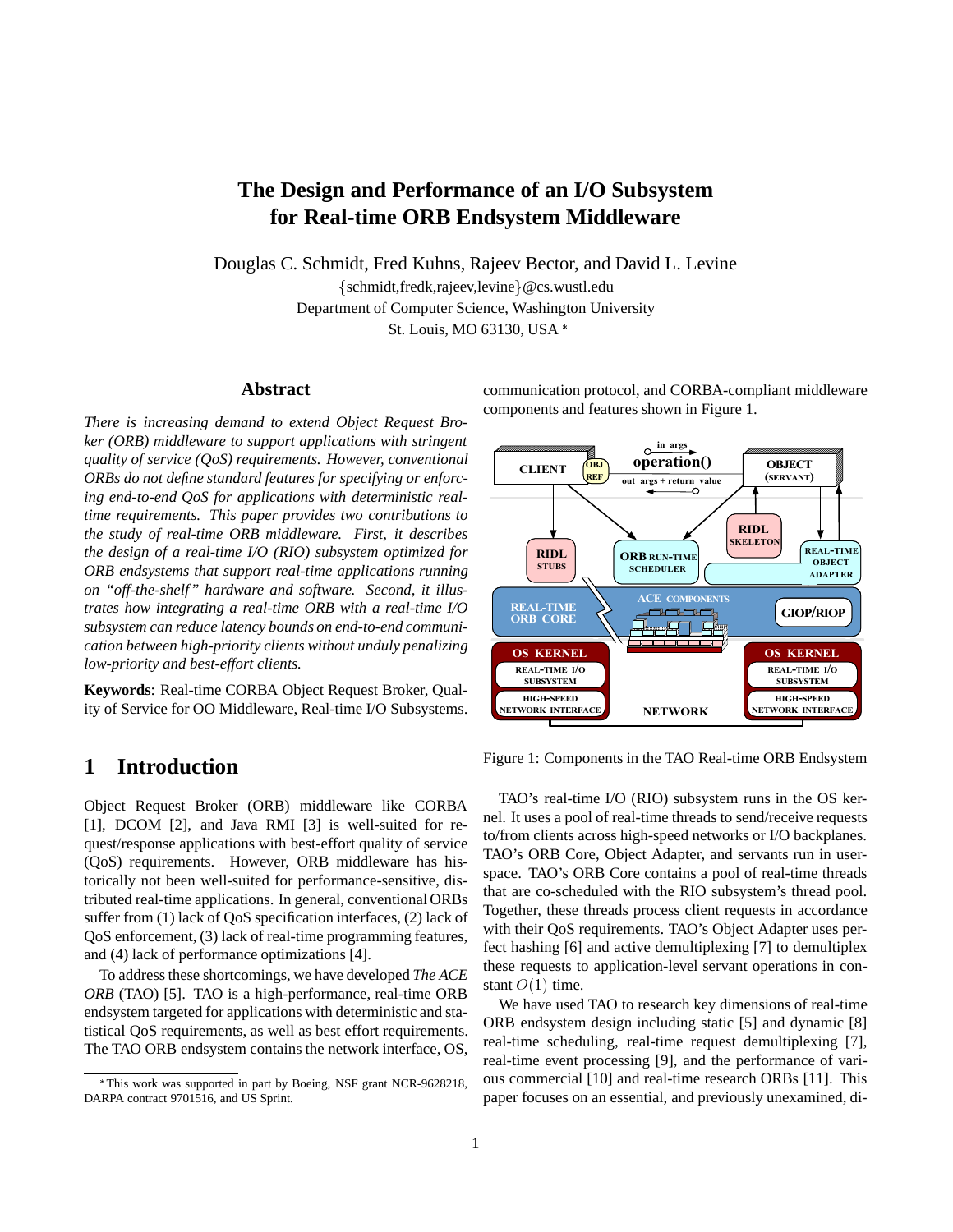mension in the real-time ORB endsystem design space: *the development and empirical analysis of a real-time I/O (RIO) subsystem that enables TAO to support the QoS requirements of statically scheduled applications.*

The paper is organized as follows: Section 2 describes the architectural components in TAO's ORB endsystem that support statically scheduled applications; Section 3 explains how our real-time I/O (RIO) subsystem enhances the Solaris 2.5.1 OS kernel to support end-to-end QoS for TAO; Section 4 presents empirical results from systematically benchmarking the efficiency and predictability of TAO and RIO over an ATM network; and Section 6 presents concluding remarks.

# **2 The Design of the TAO Real-time ORB Endsystem**

## **2.1 Real-time Support in TAO**

To support the QoS demands of distributed object computing applications, an ORB endsystem must be flexible, efficient, predictable, and convenient to program. To meet these requirements, TAO provides end-to-end QoS specification and enforcement mechanisms and optimizations [5, 7, 11] for efficient and predictable request dispatching. The following overview of the real-time support in TAO's ORB endsystem explains how its components can be configured to support statically scheduled real-time applications.<sup>1</sup>

## **2.1.1 Architectural Overview**

Figure 2 illustrates the key components in TAO's ORB endsystem. TAO supports the standard OMG CORBA reference model [1], with the following enhancements designed to overcome the shortcomings of conventional ORBs [11] for highperformance and real-time applications:

**Real-time IDL Stubs and Skeletons:** TAO's IDL stubs and skeletons efficiently marshal and demarshal operation parameters, respectively [13]. In addition, TAO's Real-time IDL (RIDL) stubs and skeletons extend the OMG IDL specifications to ensure that application timing requirements are specified and enforced end-to-end [14].

**Real-time Object Adapter:** An Object Adapter associates servants with the ORB and demultiplexes incoming requests to servants. TAO's real-time Object Adapter [15] uses perfect hashing [6] and active demultiplexing [7] optimizations to dispatch servant operations in constant  $O(1)$  time, regardless of the number of active connections, servants, and operations defined in IDL interfaces.<br><sup>1</sup>TAO's architecture for dynamically scheduled real-time applications is

described in [12].



Figure 2: TAO's Real-time ORB Endsystem Architecture

**ORB Run-time Scheduler:** A real-time scheduler [16] maps application QoS requirements, such as include bounding end-to-end latency and meeting periodic scheduling deadlines, to ORB endsystem/network resources, such as ORB endsystem/network resources include CPU, memory, network connections, and storage devices. TAO's run-time scheduler supports both static [5] and dynamic [8] real-time scheduling strategies.

**Real-time ORB Core:** An ORB Core delivers client requests to the Object Adapter and returns responses (if any) to clients. TAO's real-time ORB Core [11] uses a multi-threaded, preemptive, priority-based connection and concurrency architecture [13] to provide an efficient and predictable CORBA IIOP protocol engine.

**Real-time I/O subsystem:** TAO's real-time I/O subsystem extends support for CORBA into the OS. TAO's I/O subsystem assigns priorities to real-time I/O threads so that the schedulability of application components and ORB endsystem resources can be enforced. TAO also runs efficiently and relatively predictably on conventional I/O subsystems that lack advanced QoS features.

**High-speed network interface:** At the core of TAO's I/O subsystem is a "daisy-chained" network interface consisting of one or more ATM Port Interconnect Controller (APIC)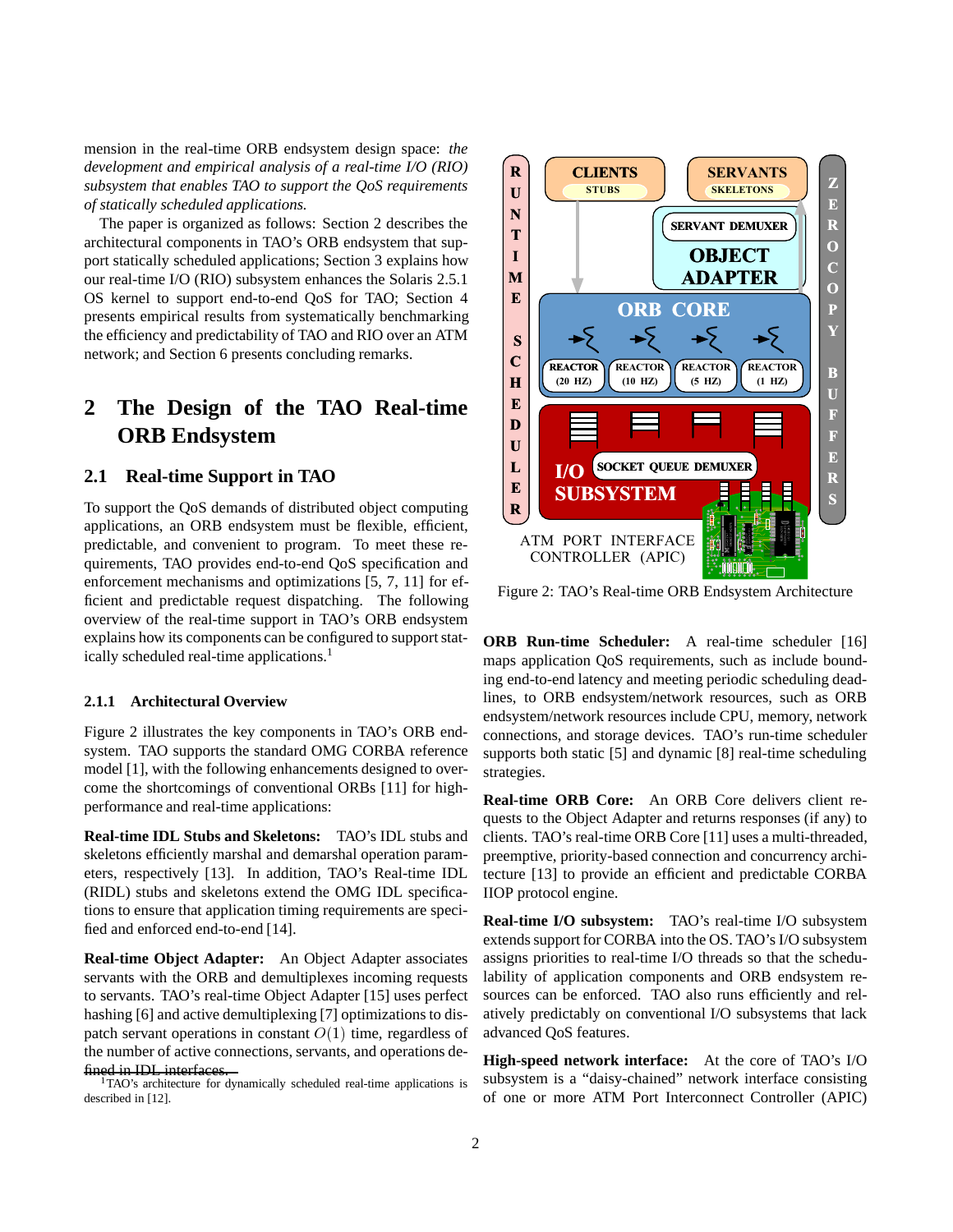chips [17]. APIC is designed to sustain an aggregate bidirectional data rate of 2.4 Gbps. In addition, TAO runs on conventional real-time interconnects, such as VME backplanes, multi-processor shared memory environments, as well as Internet protocols like TCP/IP.

TAO is developed atop lower-level middleware called ACE [18], which implements core concurrency and distribution patterns [19] for communication software. ACE provides reusable C++ wrapper facades and framework components that support the QoS requirements of high-performance, real-time applications. ACE runs on a wide range of OS platforms, including Win32, most versions of UNIX, and real-time operating systems like Sun/Chorus ClassiX, LynxOS, and Vx-Works.

## **2.1.2 Configuring TAO for Statically Scheduled Realtime Applications**

TAO can be configured to support different classes of application QoS requirements. For instance, the ORB endsystem configuration shown in Figure 2 is optimized for statically scheduled applications with periodic real-time requirements. Figure 3 illustrates an example of this type of application from the domain of avionics mission computing, where TAO has been deployed in mission computing applications at Boeing [9].



Figure 3: Real-time CORBA-based Avionics Mission Computing Application

Mission computing applications manage sensors and operator displays, navigate the aircraft's course, and control weapon release. These applications require an ORB endsystem that supports real-time scheduling and dispatching of periodic processing operations, as well as efficient event filtering and correlation mechanisms. To support these requirements, TAO's ORB Core supports the priority-based concurrency and connection architectures described below.

۰ **TAO's priority-based concurrency architecture:** TAO's ORB Core can be configured to allocate a real-time thread<sup>2</sup> for each application-designated priority level. Every thread in TAO's ORB Core can be associated with a Reactor, which implements the Reactor pattern [21] to provide flexible and efficient endpoint demultiplexing and event handler dispatching.

When playing the role of a server, TAO's Reactor(s) demultiplex incoming client requests to connection handlers that perform GIOP processing. These handlers collaborate with TAO's Object Adapter to dispatch requests to application-level servant operations. Operations can either execute with one of the following two models [16]:

- *Client propagation model* The operation is run at the priority of the client that invoked the operation.
- *Server sets model* The operation is run at the priority of the thread in the server's ORB Core that received the operation.

The server sets priority model is well-suited for deterministic real-time applications since it minimizes priority inversion and non-determinism in TAO's ORB Core [11]. In addition, it reduces context switching and synchronization overhead since servant state must be locked only if servants interact across different thread priorities.

TAO's priority-based concurrency architecture is optimized for statically configured, fixed priority real-time applications. In addition, it is well suited for scheduling and analysis techniques that associate priority with *rate*, such as rate monotonic scheduling (RMS) and rate monotonic analysis (RMA) [22, 23]. For instance, avionics mission computing systems commonly execute their tasks in *rates groups*. A rate group assembles all periodic processing operations that occur at particular rates, *e.g.*, 20 Hz, 10 Hz, 5 Hz, and 1 Hz, and assigns them to a pool of threads using fixed-priority scheduling.

 **TAO's priority-based connection architecture:** Figure 4 illustrates how TAO can be configured with a prioritybased connection architecture. In this model, each client thread maintains a Connector [24] in thread-specific storage. Each Connector manages a map of pre-established connections to servers. A separate connection is maintained for each thread priority in the server ORB. This design enables clients to preserve end-to-end priorities as requests traverse through ORB endsystems and communication links [11].

<sup>2</sup>In addition, TAO's ORB Core can be configured to support other concurrency architectures, including thread pool, thread-per-connection, and singlethreaded reactive dispatching [20].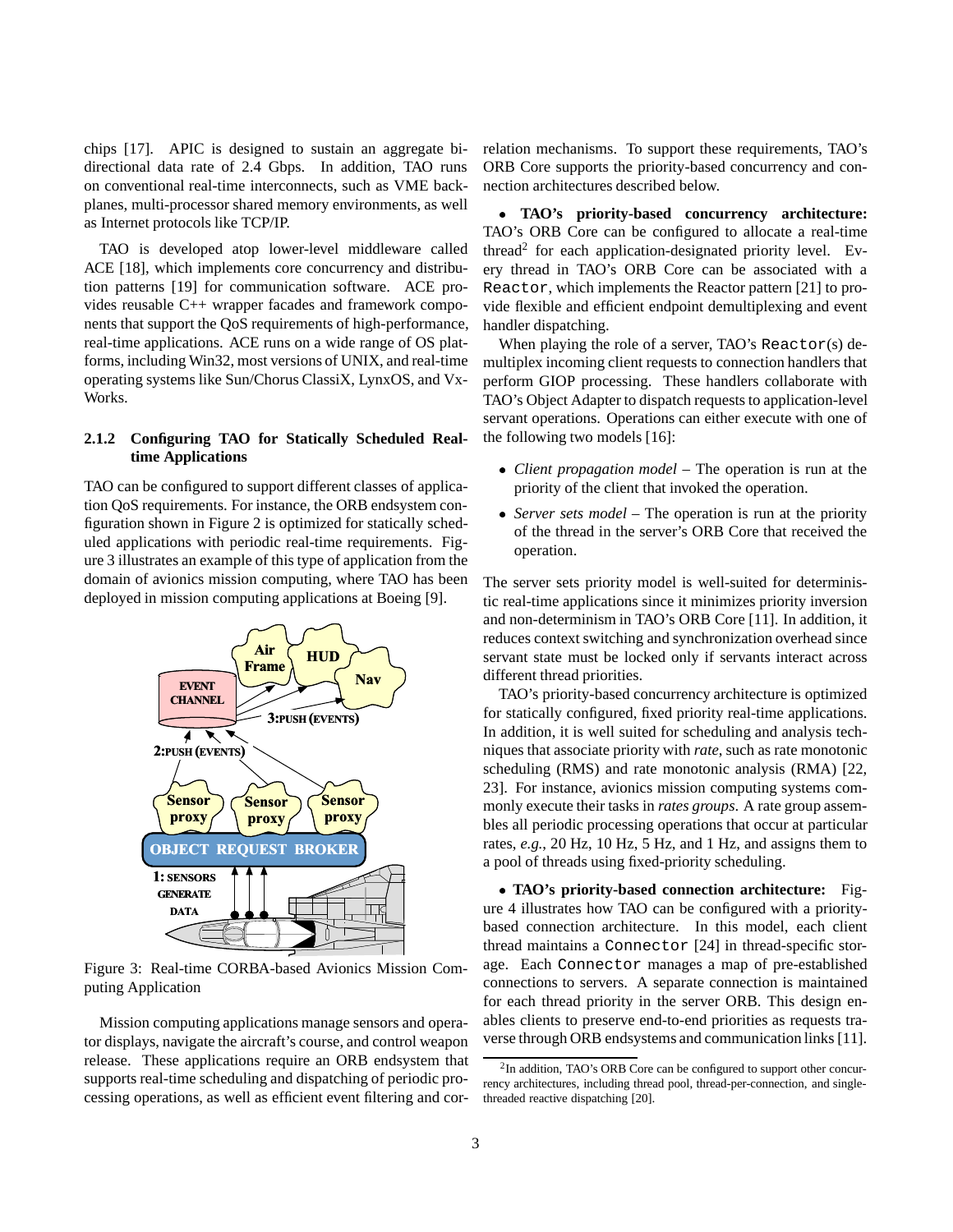

Figure 4: TAO's Priority-based Connection and Concurrency Architectures

Figure 4 also shows how the Reactor that is associated with each thread priority in a server ORB can be configured to use an Acceptor [24]. The Acceptor is a socket endpoint factory that listens on a specific port number for clients to connect to the ORB instance running at a particular thread priority. TAO can be configured so that each priority level has its own Acceptor port. For instance, in statically scheduled, ratebased avionics mission computing systems [12], ports 10020, 10010, 10005, 10001 could be mapped to the 20 Hz, 10 Hz, 5 Hz, and 1 Hz rate groups, respectively. Requests arriving at these socket ports can then be processed by the appropriate fixed-priority real-time threads.

Once a client connects, the Acceptor in the server ORB creates a new socket queue and a GIOP connection handler to service that queue. TAO's I/O subsystem uses the port number contained in arriving requests as a demultiplexing key to associate requests with the appropriate socket queue. This design minimizes priority inversion through the ORB endsystem via *early demultiplexing* [25, 26, 17], which associates requests arriving on network interfaces with the appropriate real-time thread that services the target servant. Early demultiplexing is used in TAO to vertically integrate the ORB endsystem's QoS support from the network interface up to the application servants.

# **2.2 Handling Real-time Client Requests in TAO**

Real-time applications that use the TAO ORB endsystem can specify their resource requirements to TAO's *static scheduling service* [5]. TAO's scheduling service is implemented as a CORBA object, *i.e.*, it implements an IDL interface. Applications can provide QoS information to TAO's scheduling service on a per-operation basis, off-line, *i.e.*, before application execution. For CPU requirements, the QoS requirements are expressed by RT Operations using the attributes of the



Figure 5: TAO's QoS Specification Model

RT Info IDL struct shown in Figure 5.

An RT Operation is a *scheduled operation*, *i.e.*, one that has expressed its resource requirements to TAO using an RT Info struct. RT Info attributes include worstcase execution time, period, importance, and data dependencies. Using scheduling techniques like RMS and analysis approaches like RMA, TAO's real-time static scheduling service determines if there is a feasible schedule based on knowledge of all RT Info data for all the RT Operations in an application. TAO's QoS specification model is described further in [5].

## **2.3 TAO's Run-time Scheduling Model**

The scheduling information used by TAO's run-time scheduler shown in Figure 2 consists of *priorities* and *subpriorities*. Applications can associate these with each servant operation, as follows:

**Priority:** The priority is the (OS-dependent) thread priority of the highest priority thread that can execute the operation. It is determined based on the maximum *rate* at which servant operations can execute. For example, systems that are scheduled using RMS can compute this information based on knowledge of the computation time,  $C<sub>o</sub>$ , and period,  $P<sub>o</sub>$ , for each operation <sup>o</sup>.

**Subpriority:** The subpriority orders servant execution within each rate group. This ordering is based on two factors: (1) data dependencies between servants and (2) the relative importance of servants. Data dependencies are expressed directly to TAO's scheduler via the RT Info QoS specification mechanism described in [5]. In most cases, these dependencies can be determined automatically.

The subpriority of an operation also depends on its *importance*. Importance is an application-specific indication of rela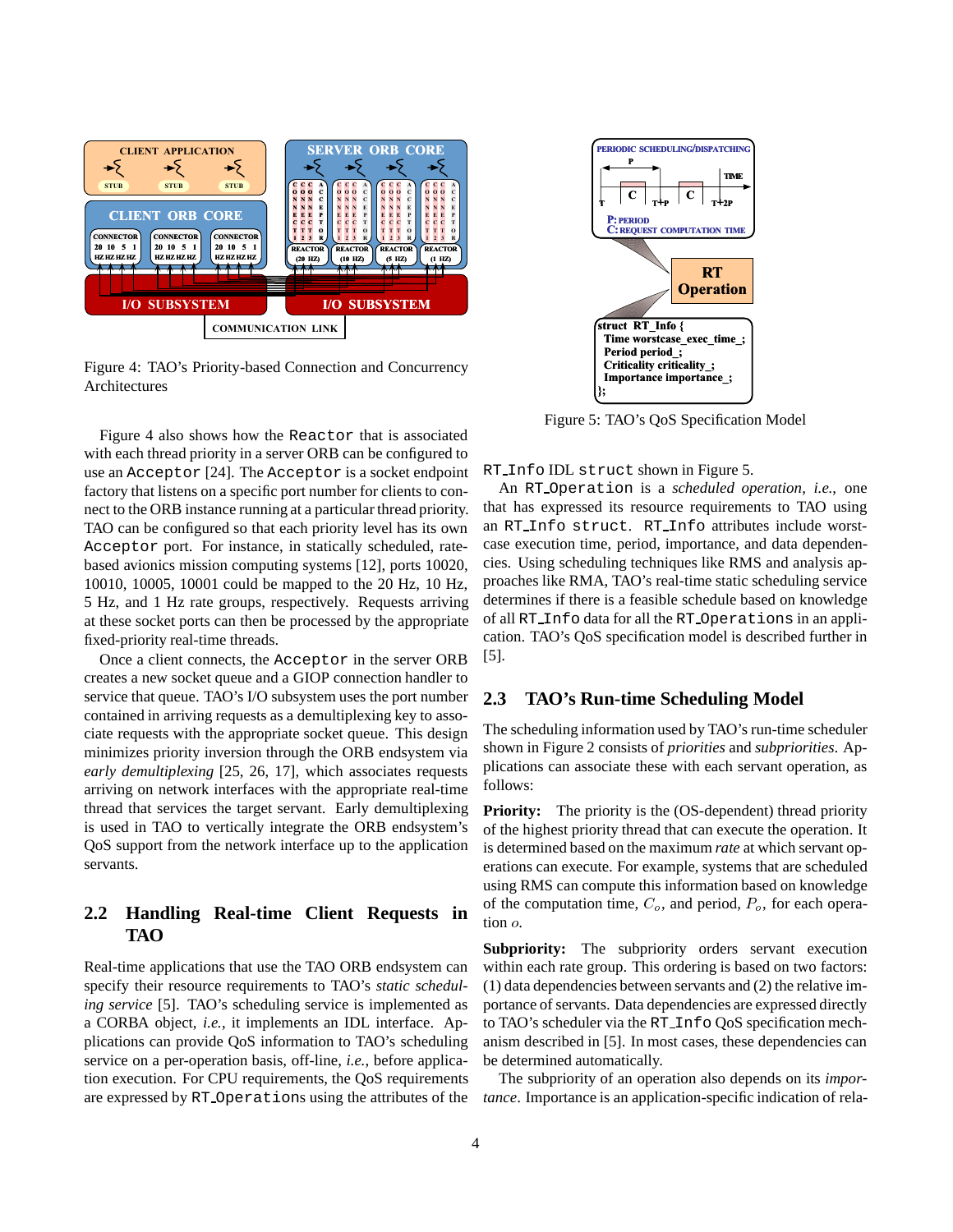tive operation importance. It is used by the run-time scheduler as a "tie-breaker" when other scheduling parameters, *e.g.*, rate and data dependencies, are equal.

As described earlier, TAO's static scheduling service supports RMA and RMS. Therefore, its run-time scheduler component is simply an interface to a table of scheduling information that is pre-computed off-line, described in [5]. TAO's dynamic scheduling service [12] uses the same interface to drive more sophisticated on-line algorithms and retrieve the scheduling parameters interactively.

# **3 The Design of TAO's Real-time I/O Subsystem on Solaris over ATM**

Meeting the requirements of distributed real-time applications requires more than defining QoS interfaces with CORBA IDL or developing an ORB with real-time thread priorities. In particular, it requires the integration of the ORB and the I/O subsystem to provide end-to-end real-time scheduling and realtime communication to the ORB endsystem.

This section describes how we have developed a real-time I/O (RIO) subsystem for TAO by customizing the Solaris 2.5.1 OS kernel to support real-time network I/O over ATM/IP networks [27]. Below, we examine the components that affect the performance and determinism of the RIO subsystem. Our main focus is on techniques that alleviate key sources of endsystem priority inversion to reduce non-deterministic application and middleware behavior.

# **3.1 Overview of Solaris**

## **3.1.1 From VxWorks to Solaris**

TAO's original real-time I/O subsystem ran over a proprietary VME backplane protocol integrated into VxWorks running on a 200 MHz PowerPC CPU [9]. All protocol processing was performed at interrupt-level in a VxWorks device driver. This design was optimized for low latency, *e.g.*, two-way ORB operations were  $\sim$ 350  $\mu$ secs.

Unfortunately, the VME backplane driver is not portable to a broad range of real-time systems. Moreover, it is not suitable for more complex transport protocols, such as TCP/IP, which cannot be processed entirely at interrupt-level without incurring excessive priority inversion [28]. Therefore, we developed a real-time I/O (RIO) subsystem that is integrated into a standard protocol processing framework: the STREAMS [29] communication I/O subsystem on Solaris.

We used Solaris as the basis for our research on TAO and RIO for the following reasons:

**Real-time support:** Solaris attempts to minimize dispatch latency [30] for real-time threads. Moreover, its fine-grained locking of kernel data structures allows bounded thread preemption overhead.

**Multi-threading support:** Solaris supports a scalable multi-processor architecture, with both kernel-level (kthreads) and user-level threads.

**Dynamic configurability:** Most Solaris kernel components are dynamically loadable modules, which simplifies debugging and testing of new kernel modules and protocol implementations.

**Compliant to open system standards:** Solaris supports the POSIX 1003.1c [31] real-time programming application programming interfaces (APIs), as well as other standard POSIX APIs for multi-threading [32] and communications.

**Tool support:** There are many software tools and libraries [18] available to develop multi-threaded distributed, real-time applications on Solaris.

**Availability:** Solaris is widely used in research and industry.

**Kernel source:** Sun licenses the source code to Solaris, which allowed us to modify the kernel to support the multithreaded, real-time I/O scheduling class described in Section 3.3.

In addition to Solaris, TAO runs on a wide variety of real-time operating systems, such as LynxOS, VxWorks, and Sun/Chorus ClassiX, as well as general-purpose operating systems with real-time extensions, such as Digital UNIX, Windows NT, and Linux. We plan to integrate the RIO subsystem architecture described in this section into other operating systems that implement the STREAMS I/O subsystem architecture.

#### **3.1.2 Synopsis of the Solaris Scheduling Model**

**Scheduling classes:** Solaris extends the traditional UNIX time-sharing scheduler [33] to provide a flexible framework that allows dynamic linking of custom *scheduling classes*. For instance, it is possible to implement a new scheduling policy as a scheduling class and load it into a running Solaris kernel. By default, Solaris supports the four scheduling classes shown ordered by decreasing global scheduling priority below:

| <b>Scheduling Class</b> | <b>Priorities</b> | <b>Typical purpose</b>     |  |
|-------------------------|-------------------|----------------------------|--|
| Interrupt (INTR)        | 160-169           | <b>Interrupt Servicing</b> |  |
| Real-Time (RT)          | $100 - 159$       | Fixed priority scheduling  |  |
| System (SYS)            | $60-99$           | OS-specific threads        |  |
| Time-Shared (TS)        | $0-59$            | Time-Shared scheduling     |  |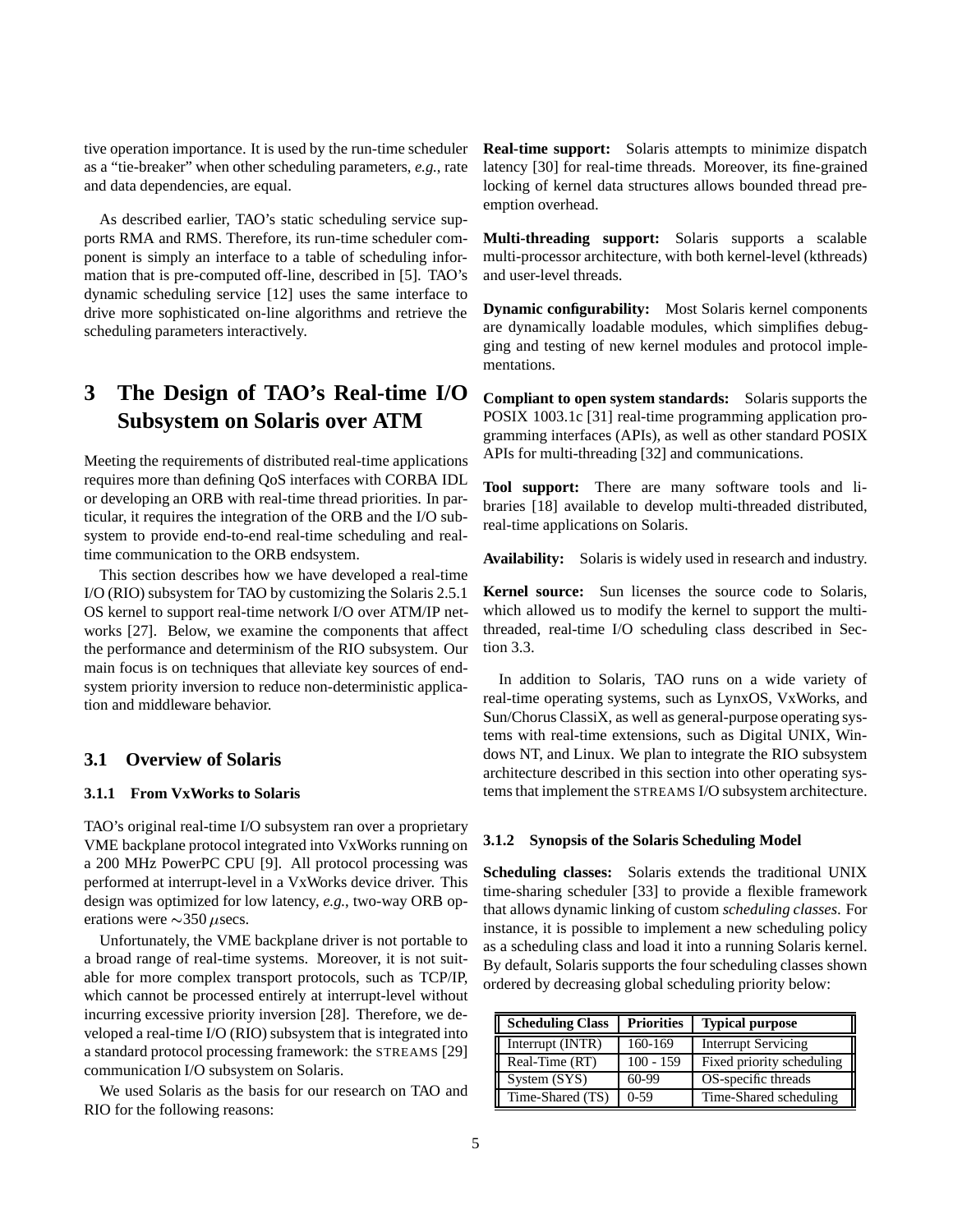The Time-Sharing  $(TS)^3$  class is similar to the traditional UNIX scheduler [33], with enhancements to support interactive windowing systems. The System class (SYS) is used to schedule system kthreads, including I/O processing, and is not available to user threads. The Real-Time (RT) scheduling class uses fixed priorities above the SYS class. Finally, the highest system priorities are assigned to the Interrupt (INTR) scheduling class [34].

By combining a threaded, preemptive kernel with a fixed priority real-time scheduling class, Solaris attempts to provide a worst-case bound on the time required to dispatch user threads or kernel threads [30]. The RT scheduling class supports both Round-Robin and FIFO scheduling of threads. For Round-Robin scheduling, a time quantum specifies the maximum time a thread can run before it is preempted by another RT thread with the same priority. For FIFO scheduling, the highest priority thread can run for as long as it chooses, until it voluntarily yields control or is preempted by an RT thread with a higher priority.

**Timer mechanisms:** Many kernel components use the Solaris timeout facilities. To minimize priority inversion, Solaris separates its real-time and non-real-time timeout mechanisms [30]. This decoupling is implemented via two callout queue timer mechanisms: (1) realtime timeout, which supports real-time callouts and (2) timeout, which supports non-real-time callouts.

The real-time callout queue is serviced at the lowest interrupt level, after the current clock tick is processed. In contrast, the non-real-time callout queue is serviced by a thread running with a SYS thread priority of 60. Therefore, non-realtime timeout functions cannot preempt threads running in the RT scheduling class.

# **3.1.3 Synopsis of the Solaris Communication I/O Subsystem**

The Solaris communication I/O subsystem is an enhanced version of the SVR4 STREAMS framework [29] with protocols like TCP/IP implemented using STREAMS modules and drivers. STREAMS provides a bi-directional path between user threads and kernel-resident drivers. In Solaris, the STREAMS framework has been extended to support multiple threads of control within a Stream [35] and TCP/IP is based on the Mentat TCP/IP implementation for SVR4 STREAMS.

Below, we outline the key components of the STREAMS framework and describe how they affect communication I/O performance and real-time determinism.

**General structure of a STREAM:** A Stream is composed of a Stream head, a driver and zero or more modules linked together by read queues (RQ) and write queues (WQ), as shown in Figure 6. The Stream head provides an interface between a



Figure 6: General Structure of a Stream

user process and a specific instance of a Stream in the kernel. It copies data across the user/kernel boundary, notifies user threads when data is available, and manages the configuration of modules into a Stream.

Each module and driver must define a set of entry points that handle open/close operations and process Stream messages. The message processing entry points are put and svc, which are referenced through the read and write queues. The put function provides the mechanism to send messages *synchronously* between modules, drivers, and the Stream head.

In contrast, the svc function processes messages *asynchronously* within a module or driver. A background thread in the kernel's SYS scheduling class runs svc functions at priority 60. In addition, svc functions will run after certain STREAMS-related system calls, such as read, write, and ioctl. When this occurs, the svc function runs in the context of the thread invoking the system call.

**Flow control:** Each module can specify a high and low watermark for its queues. If the number of enqueued messages exceeds the HIGH WATERMARK the Stream enters the flowcontrolled state. At this point, messages will be queued upstream or downstream until flow control abates.

 $3\text{In this discussion we include the Interactive (IA) class, which is used.}$ primarily by Solaris windowing systems, with the TS class since they share the same range of global scheduling priorities.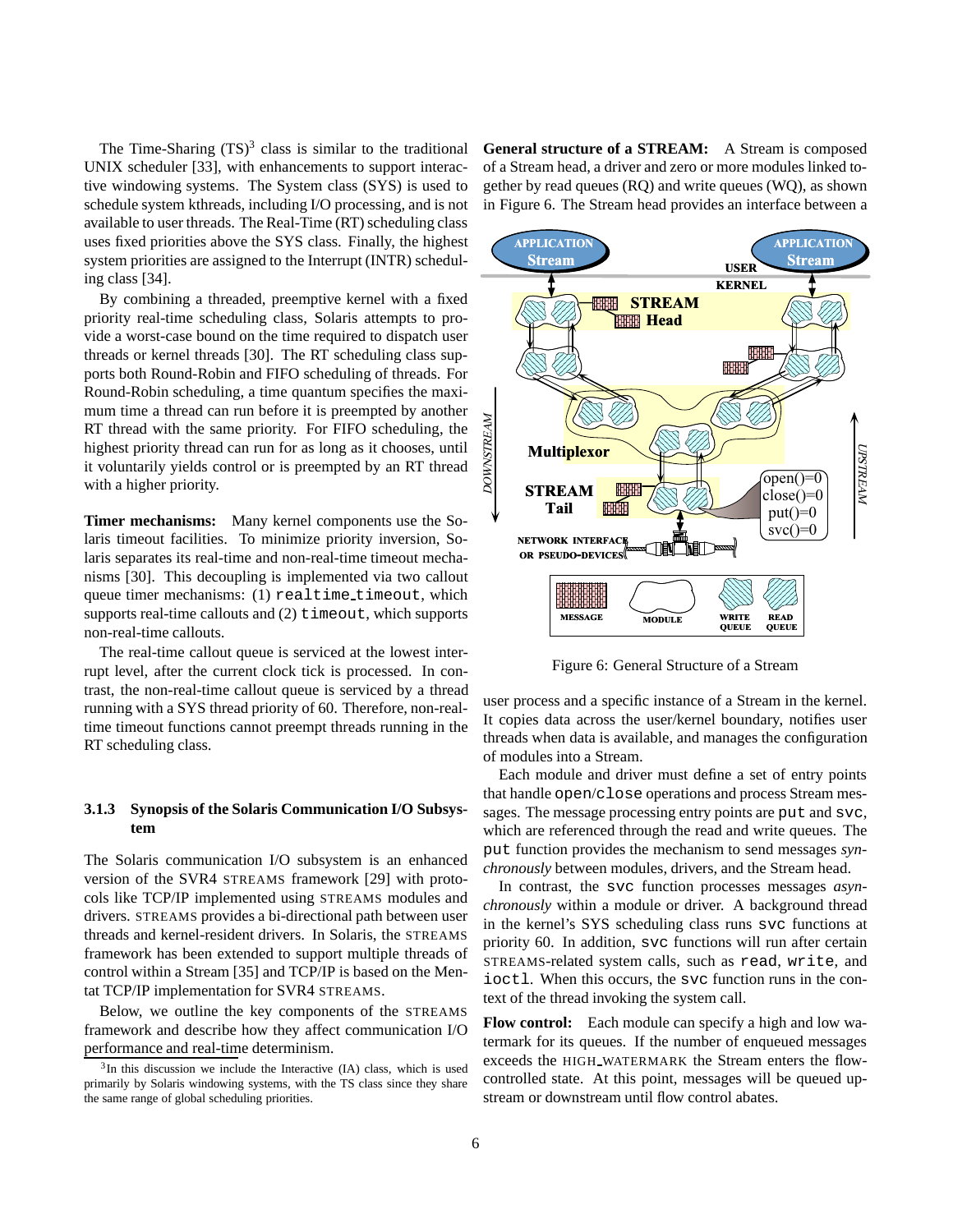For example, assume a STREAM driver has queued  $HIGH_WATERMARK+1$  messages on its write queue. The first module atop the driver that detects this will buffer messages on its write queue, rather than pass them downstream. Because the Stream is flow-controlled, the svc function for the module will not run. When the number of messages on the driver's write queue drops below the LOW WATERMARK the Stream will be re-enable automatically. At this point, the svc function for this queue will be scheduled to run.

**STREAM Multiplexors:** Multiple STREAMS can be linked together using a special type of driver called a *multiplexor*. A multiplexor acts like a driver to modules above it and as a Stream head to modules below it. Multiplexors enable the STREAMS framework to support layered network protocol stacks [36].

Figure 7 shows how TCP/IP is implemented using the Solaris STREAMS framework. IP behaves as a multiplexor by



Figure 7: Conventional Protocol Stacks in Solaris STREAMS

joining different transport protocols with one or more link layer interfaces. Thus, IP demultiplexes both incoming and outgoing datagrams.

Each outgoing IP datagram is demultiplexed by locating its destination address in the IP routing table, which determines the network interface it must be forwarded to. Likewise, each incoming IP datagram is demultiplexed by examining the transport layer header in a STREAMS message to locate the transport protocol and port number that designates the correct upstream queue.

**Multi-threaded STREAMS:** Solaris STREAMS allows multiple kernel threads to be active in STREAMS I/O modules, drivers, and multiplexors concurrently [37]. This multithreaded STREAMS framework supports several levels of concurrency, which are implemented using the *perimeters* [35] shown below:

| Per-module with single threading               |
|------------------------------------------------|
| Per-queue-pair single threading                |
| Per-queue single threading                     |
| Any of the above with unrestricted put and syc |
| <b>Unrestricted concurrency</b>                |

In Solaris, the concurrency level of IP is "per-module" with concurrent put, TCP and sockmod are "per-queue-pair," and UDP is "per-queue-pair" with concurrent put. These perimeters provide sufficient concurrency for common usecases. However, there are cases where IP must raise its locking level when manipulating global tables, such as the IP routing table. When this occurs, messages entering the IP multiplexor are placed on a special queue and processed asynchronously when the locking level is lowered [35, 34].

**Callout queue callbacks:** The Solaris STREAMS framework provides functions to set timeouts and register callbacks. The qtimeout function adds entries to the standard non-realtime callout queue. This queue is serviced by a system thread with a SYS priority of 60, as described in Section 3.1.2. Solaris TCP and IP use this callout facility for their protocolspecific timeouts, such as TCP keepalive and IP fragmentation/reassembly.

Another mechanism for registering a callback function is bufcall. The bufcall function registers a callback function that is invoked when a specified size of buffer space becomes available. For instance, when buffers are unavailable, bufcall is used by a STREAM queue to register a function, such as allocb, which is called back when space is available again. These callbacks are handled by a system thread with priority SYS 60.

**Network I/O:** The Solaris network I/O subsystem provides service interfaces that reflect the OSI reference model [36]. These service interfaces consist of a collection of primitives and a set of rules that describe the state transitions.

Figure 7 shows how TCP/IP is structured in the Solaris STREAMS framework. In this figure, UDP and TCP implement the Transport Protocol Interface (TPI) [38], IP the Network Provider Interface (NPI) [39] and ATM driver the Data Link Provider Interface (DLPI) [40]. Service primitives are used (1) to communicate control (state) information and (2)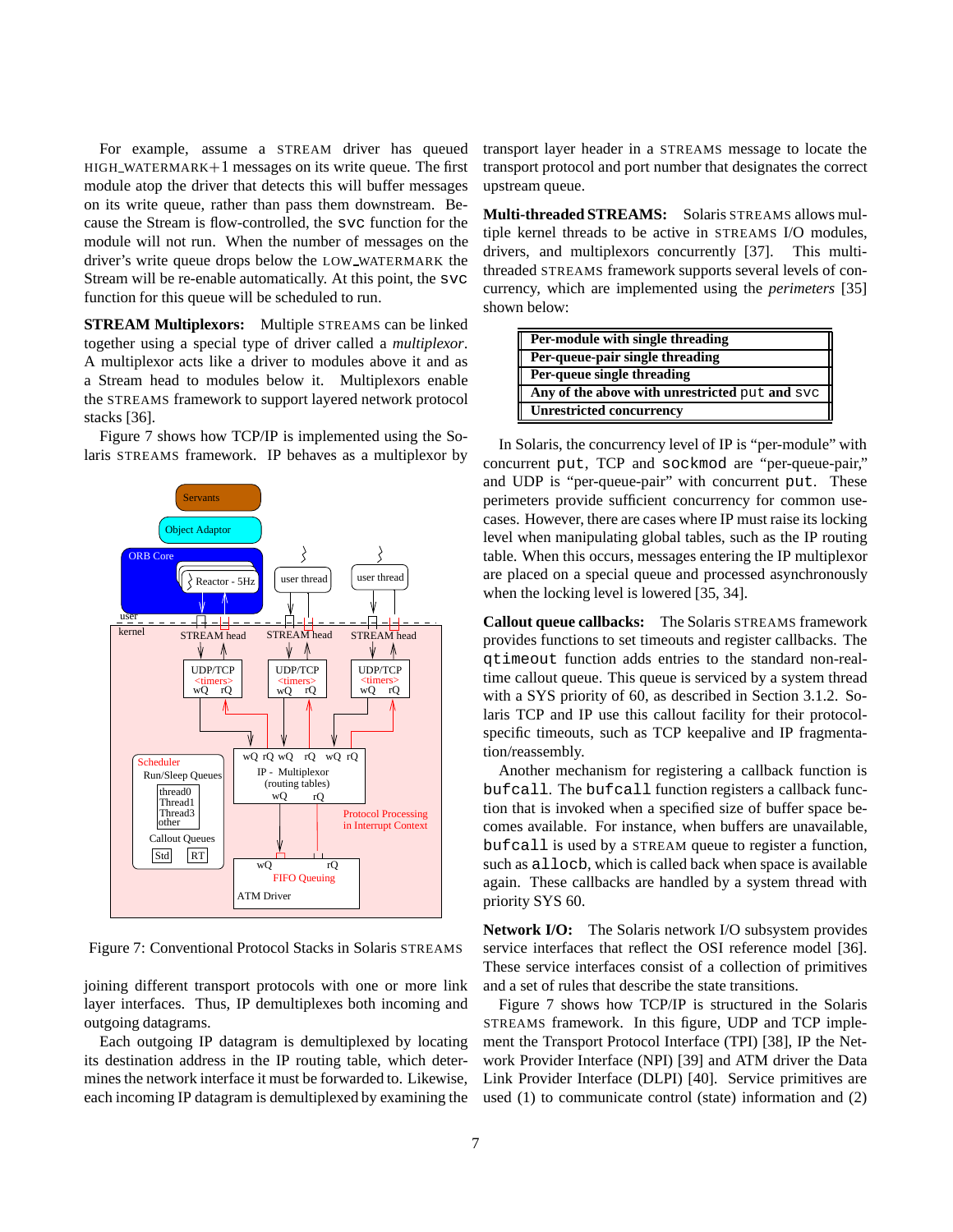to pass data messages between modules, the driver, and the Stream head.

Data messages (as opposed to control messages) in the Solaris network I/O subsystem typically follow the traditional BSD model. When a user thread sends data it is copied into kernel buffers, which are passed through the Stream head to the first module. In most cases, these messages are then passed through each layer and into the driver through a nested chain of puts [35]. Thus, the data are sent to the network interface driver within the context of the sending process and typically are not processed asynchronously by module svc functions. At the driver, the data are either sent out immediately or are queued for later transmission if the interface is busy.

When data arrive at the network interface, an interrupt is generated and the data (usually referred to as a frame or packet) is copied into kernel buffer. This buffer is then passed up through IP and the transport layer in interrupt context, where it is either queued or passed to the Stream head via the socket module. In general, the use of svc functions is reserved for control messages or connection establishment.

# **3.2 Limitations of the Solaris I/O Subsystem for Real-time Scheduling and Protocol Processing**

Section 3.1.3 outlined the structure and functionality of the existing Solaris 2.5.1 scheduling model and communication I/O subsystem. Below, we review the limitations of Solaris when it is used as the I/O subsystem for real-time ORB endsystems. These limitations stem largely from the fact that the Solaris RT scheduling class is not well integrated with the Solaris STREAMS-based network I/O subsystem. In particular, Solaris only supports the RT scheduling class for CPU-bound user threads, which yields the priority inversion hazards for realtime ORB endsystems described in Sections 3.2.1 and 3.2.2.

#### **3.2.1 Thread-based Priority Inversions**

Thread-based priority inversion can occur when a higher priority thread blocks awaiting a resource held by a lower priority thread [41]. In Solaris, this type of priority inversion generally occurs when real-time user threads depend on kernel processing that is performed at the SYS or INTR priority levels [30, 28, 41]. Priority inversion may not be a general problem for user applications with "best-effort" QoS requirements. It is problematic, however, for real-time applications that require bounded processing times and strict deadline guarantees.

The Solaris STREAMS framework is fraught with opportunities for thread-based priority inversion, as described below:

**STREAMS-related** svc **threads:** When used inappropriately, STREAMS svc functions can yield substantial unbounded priority inversion. The reason is that svc functions are called from a kernel svc thread, known as the STREAMS background thread. This thread runs in the SYS scheduling class with a global priority of 60.

In contrast, real-time threads have priorities ranging from 100 to 159. Thus, it is possible that a CPU-bound RT thread can starve the svc thread by monopolizing the CPU. In this case, the svc functions for the TCP/IP modules and multiplexors will not run, which can cause unbounded priority inversion.

For example, consider a real-time process control application that reads data from a sensor at a rate of 20 Hz and sends status messages to a remote monitoring system. Because this thread transmits time-critical data, it is assigned a real-time priority of 130 by TAO's run-time scheduler. When this thread attempts to send a message over a flow-controlled TCP connection, it will be queued in the TCP module for subsequent processing by the svc function.

Now, assume there is another real-time thread that runs asynchronously for an indeterminate amount of time responding to external network management trap events. This asynchronous thread has an RT priority of 110 and is currently executing. In this case, the asynchronous RT thread will prevent the svc function from running. Therefore, the high-priority message from the periodic thread will not be processed until the asynchronous thread completes, which can cause the unbounded priority inversion depicted in Figure 8.



Figure 8: Common Sources of Priority Inversion in Solaris

In addition, two other STREAMS-related system kthreads can yield priority inversions when used with real-time applications. These threads run with a SYS priority of 60 and handle the callback functions associated with the bufcall and qtimeout system functions described in Section 3.1.3. This problem is further exacerbated by the fact that the priority of the thread that initially made the buffer request is not considered when these svc threads process the requests on their respective queues. Therefore, it is possible that a lower priority connection can receive buffer space before a higher priority connection.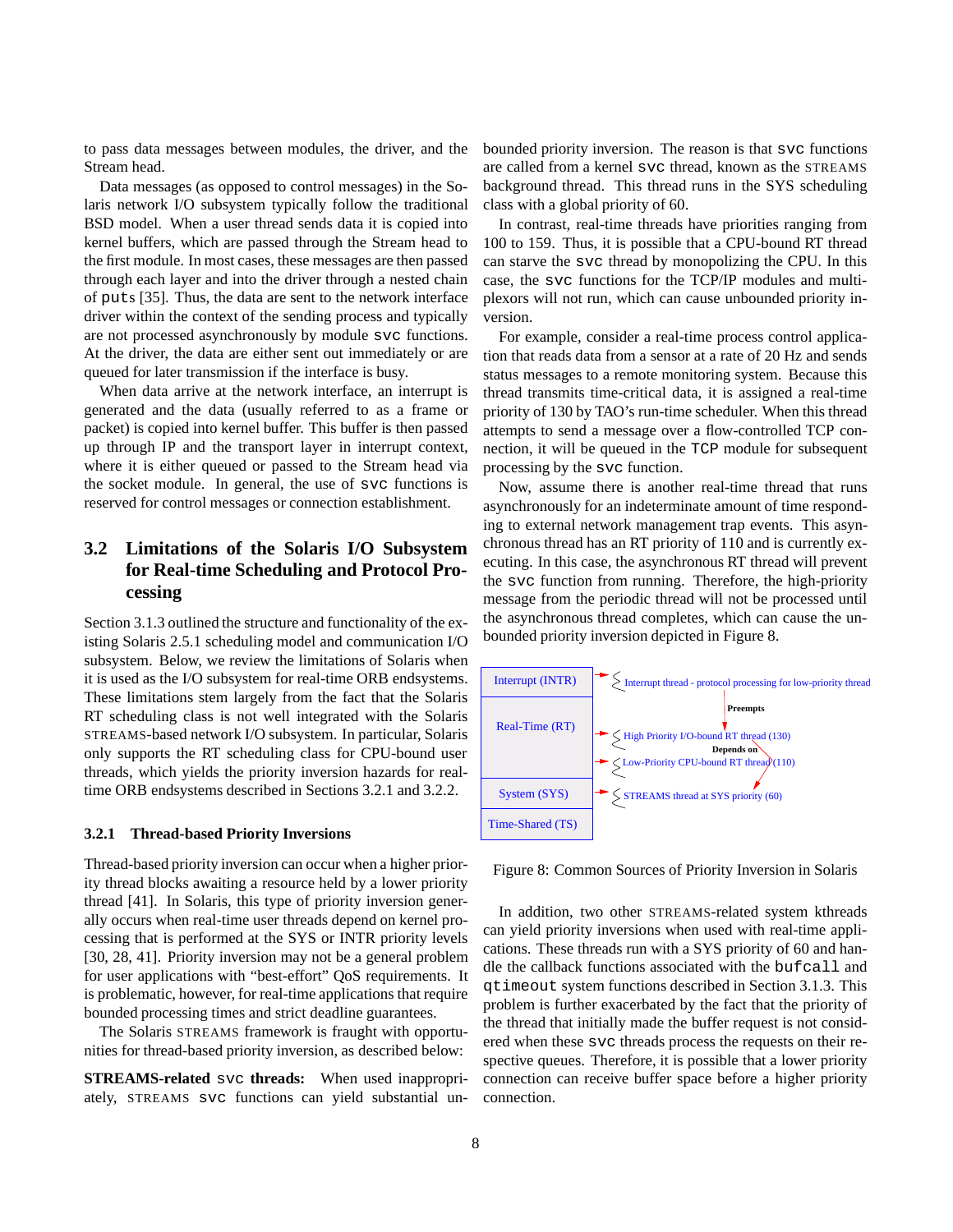**Protocol processing with interrupt threads:** Another source of thread-based priority inversion in Solaris STREAMS occurs when protocol processing of incoming packets is performed in interrupt context. Traditional UNIX implementations treat all incoming packets with equal priority, regardless of the priority of the user thread that ultimately receives the data.

In BSD UNIX-based systems [33], for instance, the interrupt handler for the network driver deposits the incoming packet in the IP queue and schedules a software interrupt that invokes the ip input function. Before control returns to the interrupted user process, the software interrupt handler is run and ip input is executed. The ip input function executes at the lowest interrupt level and processes all packets in its input queue. Only when this processing is complete does control return to the interrupted process. Thus, not only is the process preempted, but it will be charged for the CPU time consumed by input protocol processing.

In STREAMS-based systems, protocol processing can either be performed at interrupt context (as in Solaris) or with svc functions scheduled asynchronously. Using svc functions can yield the unbounded priority inversion described above. Similarly, processing all input packets in interrupt context can cause unbounded priority inversion.

Modern high-speed network interfaces can saturate the system bus, memory, and CPU, leaving little time available for application processing. It has been shown that if protocol processing on incoming data is performed in interrupt context this can lead to a condition known as *receive* [28]. Livelock is a condition where the overall endsystem performance degrades due to input processing of packets at interrupt context. In extreme cases, an endsystem can spend the majority of its time processing input packets, resulting in little or no useful work being done. Thus, input livelock can prevent an ORB endsystem from meeting its QoS commitments to applications.

#### **3.2.2 Packet-based Priority Inversions**

Packet-based priority inversion can occur when packets for high-priority applications are queued behind packets for lowpriority user threads. In the Solaris I/O subsystem, for instance, this can occur as a result of serializing the processing of incoming or outgoing network packets. To meet deadlines of time-critical applications, it is important to eliminate, or at least minimize, packet-based priority inversion.

Although TCP/IP in Solaris is multi-threaded, it incurs packet-based priority inversion since it enqueues network data in FIFO order. For example, TAO's priority-based ORB Core, described in Section 2.1.2, associates all packets destined for a particular TCP connection with a real-time thread of the appropriate priority. However, different TCP connections can be associated with different thread priorities. Therefore, packetbased priority inversion will result when the OS kernel places packets from different connections in the same queue and processes sequentially. Figure 7 depicts this case, where the queues shared by all connections reside in the IP multiplexor and interface driver.

To illustrate this problem, consider an embedded system where Solaris is used for data collection and fault management. This system must transmit both (1) high-priority real-time network management status messages and (2) lowpriority bulk data radar telemetry. For the system to operate correctly, status messages must be delivered periodically with strict bounds on latency and jitter. Conversely, the bulk data transfers occur periodically and inject a large number of radar telemetry packets into the I/O subsystem, which are queued at the network interface.

In Solaris, the packets containing high-priority status messages can be queued in the network interface *behind* the lower priority bulk data radar telemetry packets. This situation yields packet-based priority inversion. Thus, status messages may arrive too late to meet end-to-end application QoS requirements.

# **3.3 RIO – An Integrated I/O Subsystem for Real-time ORB Endsystems**

Enhancing a general-purpose OS like Solaris to support the QoS requirements of a real-time ORB endsystem like TAO requires the resolution of the following design challenges:

- 1. Creating an extensible and predictable I/O subsystem framework that can integrate seamlessly with a real-time ORB.
- 2. Alleviating key sources of packet-based and thread-based priority inversion.
- 3. Implementing an efficient and scalable packet classifier that performs early demultiplexing in the ATM driver.
- 4. Supporting high-bandwidth network interfaces, such as the APIC [17].
- 5. Supporting the specification and enforcement of QoS requirements, such as latency bounds and network bandwidth.
- 6. Providing all these enhancements to applications via the standard STREAMS network programming APIs [36].

This section describes the RIO subsystem enhancements we applied to the Solaris 2.5.1 kernel to resolve these design challenges. Our RIO subsystem enhancements provide a highly predictable OS run-time environment for TAO's integrated real-time ORB endsystem architecture, which is shown in Figure 9.

Our RIO subsystem enhances Solaris by providing QoS specification and enforcement features that complement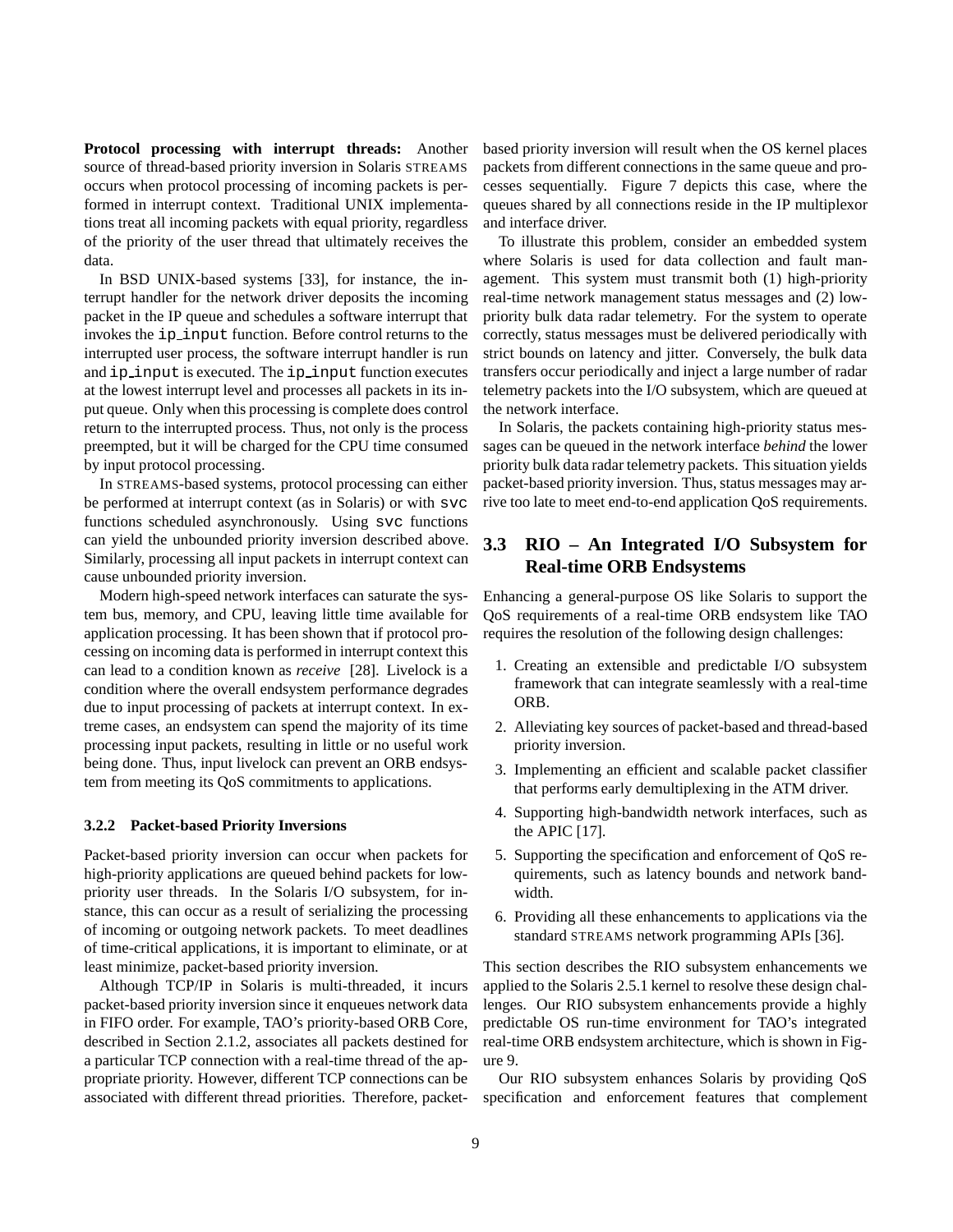

Figure 9: Architecture of the RIO Subsystem and Its Relationship to TAO

TAO's priority-based concurrency and connection architecture discussed in Section 2.1.2. The resulting real-time ORB endsystem contains user threads and kernel threads that can be scheduled statically. As described in Section 2.2, TAO's static scheduling service [5] runs off-line to map periodic thread requirements and task dependencies to a set of real-time global Solaris thread priorities. These priorities are then used on-line by the Solaris kernel's run-time scheduler to dispatch user and kernel threads on the CPU(s).

To develop the RIO subsystem and integrate it with TAO, we extended our prior work on ATM-based I/O subsystems to provide the following features:

**Early demultiplexing:** This feature associates packets with the correct priorities and a specific Stream early in the packet processing sequence, *i.e.*, in the ATM network interface driver [17]. RIO's design minimizes thread-based priority inversion by vertically integrating packets received at the network interface with the corresponding thread priorities in TAO's ORB Core.

**Schedule-driven protocol processing:** This feature performs all protocol processing in the context of kernel threads that are scheduled with the appropriate real-time priorities [25, 26, 42, 28]. RIO's design schedules network interface bandwidth and CPU time to minimize priority inversion and decrease interrupt overhead during protocol processing.

**Dedicated Streams:** This feature isolates request packets belonging to different priority groups to minimize FIFO queueing and shared resource locking overhead [43]. RIO's design resolves resource conflicts that can otherwise cause thread-based and packet-based priority inversions.

Below, we explore each of RIO's features and explain how they alleviate the limitations with Solaris' I/O subsystem described in Section 3.2. Our discussion focuses on how we resolved the key design challenges faced when building the RIO subsystem.

#### **3.3.1 Early Demultiplexing**

**Context:** ATM is a connection-oriented network protocol that uses virtual circuits (VCs) to switch ATM cells at high speeds [27]. Each ATM connection is assigned a virtual circuit identifier (VCI).

**Problem:** In Solaris STREAMS, packets received by the ATM network interface driver are processed sequentially and passed in FIFO order up to the IP multiplexor. Therefore, any information regarding the packets priority or specific connection is lost.

**Solution:** The RIO subsystem uses a packet classifier [44] to exploit the early demultiplexing feature of ATM [17] by vertically integrating its ORB endsystem architecture, as shown in Figure 10. Early demultiplexing uses the VCI field in a request packet to determine its final destination thread efficiently.

Early demultiplexing helps alleviate packet-based priority inversion because packets need not be queued in FIFO order. Instead, RIO supports *priority-based queueing*, where packets destined for high-priority applications are delivered ahead of low-priority packets. In contrast, the Solaris default network I/O subsystem processes all packets at the same priority, regardless of the user thread they are destined for.

**Implementing early demultiplexing in RIO:** The RIO endsystem can be configured so that protocol processing for each Stream is performed at different thread priorities. This design alleviates priority inversion when user threads running at different priorities perform network I/O. In addition, the RIO subsystem minimizes the amount of processing performed at interrupt level. This is necessary since Solaris does not consider packet priority or real-time thread priority when invoking interrupt functions.

At the lowest level of the RIO endsystem, the ATM driver distinguishes between packets based on their VCIs and stores them in the appropriate RIO queue (*rQ*). Each RIO queue pair is associated with exactly one Stream, but each Stream can be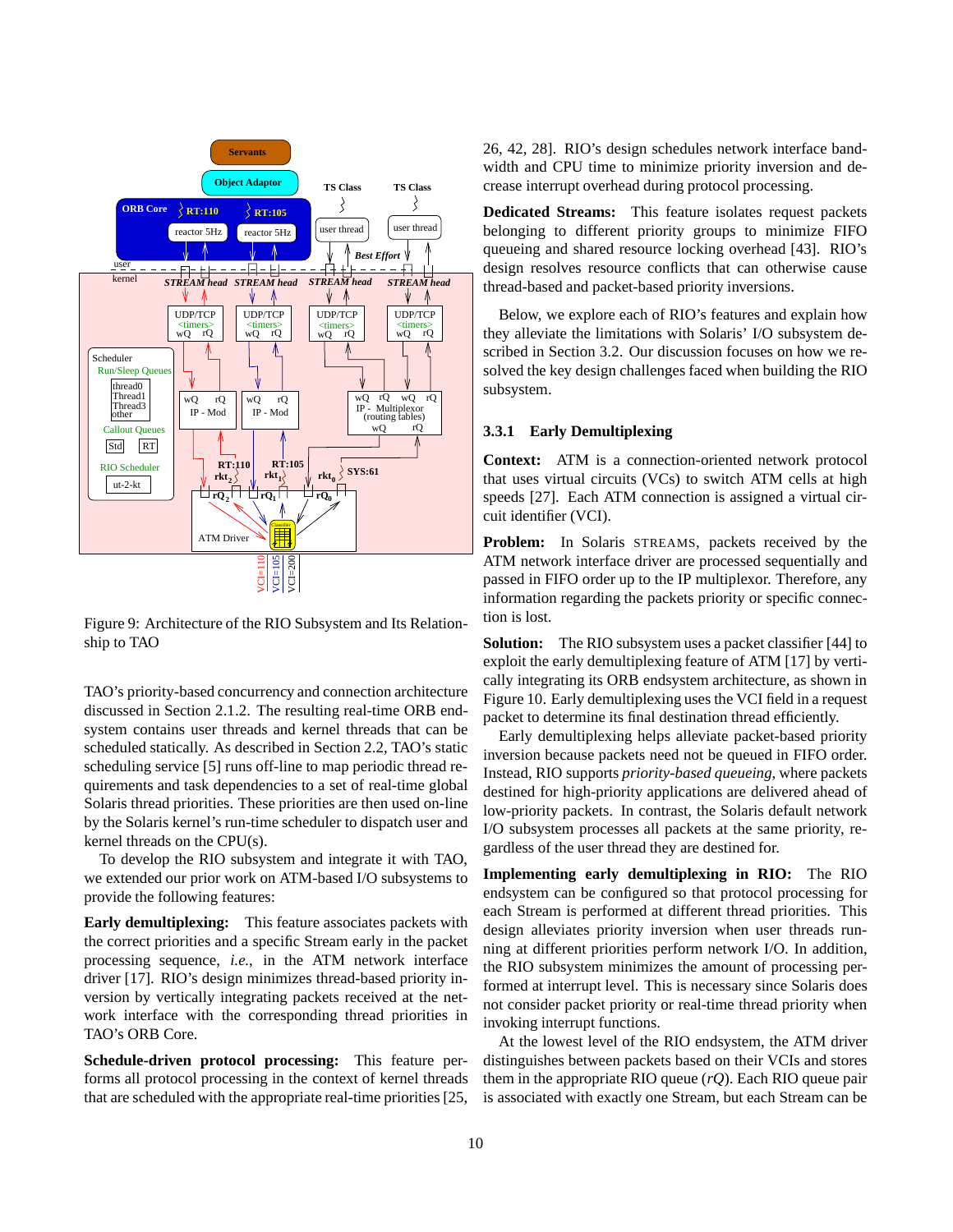

Figure 10: Early Demultiplexing in the RIO Subsystem

associated with zero or more RIO queues, *i.e.*, there is a many to one relationship for the RIO queues. The RIO protocol processing kthread associated with the RIO queue then delivers the packets to TAO's ORB Core, as shown in Figure 9.

Figure 9 also illustrates how all periodic connections are assigned a dedicated Stream, RIO queue pair, and RIO kthread for input protocol processing. RIO kthreads typically service their associated RIO queues at the periodic rate specified by an application. In addition, RIO can allocate kthreads to process the output RIO queue.

For example, Figure 9 shows four active connections: one periodic with a 10 Hz period, one periodic with a 5 Hz period, and two best-effort connections. Following the standard rate monotonic scheduling (RMS) model, the highest priority is assigned to the connection with the highest rate (10 Hz). In this figure, all packets entering on VCI 110 are placed in RIO queue  $rQ_2$ . This queue is serviced periodically by RIO kthread  $rkt_2$ , which runs at real-time priority 110.

After it performs protocol processing, thread  $rkt_2$  delivers the packet to TAO's ORB Core where it is processed by a periodic user thread at real-time priority 110. Likewise, the 5 Hz connection transmits all data packets arriving on VCI 105 and protocol processing is performed periodically by RIO kthread  $rkt_1$ , which passes the packets up to the user thread.

The remaining two connections handle best-effort network traffic. The best-effort RIO queue  $(rQ_0)$  is serviced by a relatively low-priority kthread  $rkt_0$ . Typically this thread will be assigned a period and computation time<sup>4</sup> to bound the total throughput allowed on the best-effort connections.

#### **3.3.2 Schedule-driven Protocol Processing**

**Context:** Many real-time applications require periodic I/O processing. For example, avionics mission computers must process sensor data periodically to maintain accurate situational awareness [9]. If the mission computing system fails unexpectedly, corrective action must occur immediately.

**Problem:** Protocol processing of input packets in Solaris STREAMS is *demand-driven* [36], *i.e.*, when a packet arrives the STREAMS I/O subsystem suspends all user-level processing and performs protocol processing on the incoming packet. Demand-driven I/O can incur priority inversion, *e.g.*, when the incoming packet is destined for a thread with a priority lower than the currently executing thread. Thus, the ORB endsystem may become overloaded and fail to meet application QoS requirements.

When sending packets to another host, protocol processing is typically performed within the context of the user thread that performed the write operation. The resulting packet is passed to the driver for immediate transmission on the network interface link. With ATM, a pacing value can be specified for each active VC, which allows simultaneous pacing of multiple packets out the network interface. However, pacing may not be adequate in overload conditions since output buffers can overflow, thereby losing or delaying high-priority packets.

**Solution:** RIO's solution is to perform *schedule-driven*, rather than demand–driven, protocol processing of network I/O requests. We implemented this solution in RIO by adding kernel threads that are *co-scheduled* with real-time user threads in the TAO's ORB Core. This design vertically integrates TAO's priority-based concurrency architecture throughout the ORB endsystem.

**Implementing Schedule-driven protocol processing in RIO:** The RIO subsystem uses a *thread pool* [20] concurrency model to implement its schedule-driven kthreads. Thread pools are appropriate for real-time ORB endsystems since they (1) amortize thread creation run-time overhead and (2) place an upper limit on the percentage of CPU time used by RIO kthreads [11].

Figure 11 illustrates the thread pool model used in RIO. This pool of protocol processing kthreads, known as RIO kthreads, is created at I/O subsystem initialization. Initially these threads are not bound to any connection and are inactive until needed.

Each kthread in RIO's pool is associated with a queue. The queue links the various protocol modules in a Stream. Each

<sup>&</sup>lt;sup>4</sup>Periodic threads must specify both a period  $P$  and a per period computation time T.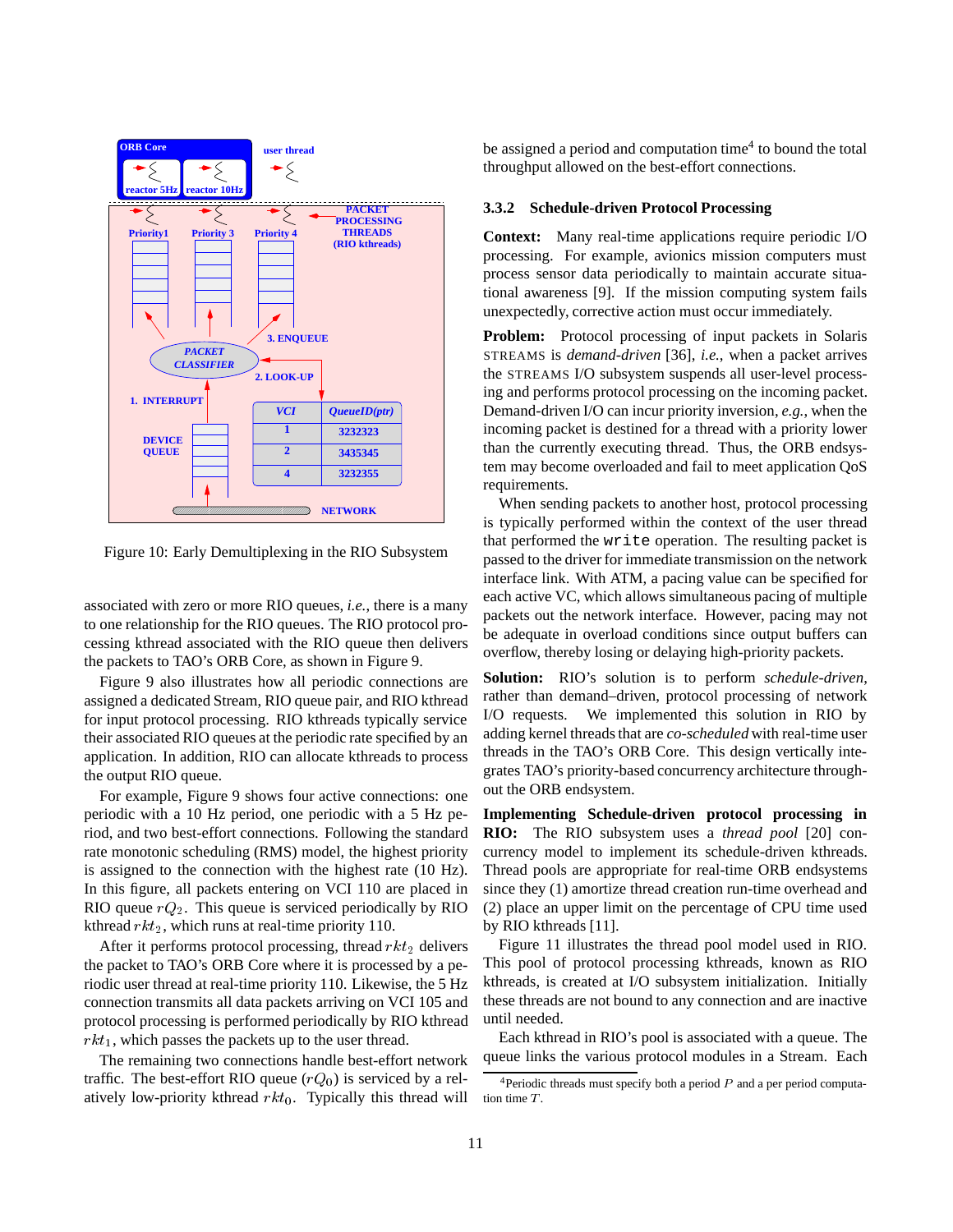

Figure 11: RIO Thread Pool Processing of TCP/IP with QoS Support

thread is assigned a particular *rate*, based on computations from TAO's static scheduling service [5]. This rate corresponds to the frequency at which requests are specified to arrive from clients. Packets are placed in the queue by the application (for clients) or by the interrupt handler (for servers). Protocol code is then executed by the thread to shepherd the packet through the queue to the network interface card or up to the application.

An additional benefit of RIO's thread pool design is its ability to bound the network I/O resources consumed by besteffort user threads. Consider the case of an endsystem that supports both real-time and best-effort applications. Assume the best-effort application is a file transfer utility like  $ftp$ . If an administrator downloads a large file to an endsystem, and no bounds are placed on the rate of input packet protocol processing, the system may become overloaded. However, with the RIO kthreads the total throughput allowed for best-effort connections can be bounded by specifying an appropriate period and computation time.

In statically scheduled real-time systems, kthreads in the pool are associated with different *rate groups*. This design complements the Reactor-based thread-per-priority concurrency model described in Section 2.1.2. Each kthread corresponds to a different rate of execution and hence runs at a different priority.

To minimize priority inversion throughout the ORB endsystem, RIO kthreads are co-scheduled with ORB Reactor threads. Thus, a RIO kthread processes I/O requests in the STREAMS framework and its user thread equivalent processes client requests in the ORB. Figure 12 illustrates how threadbased priority inversion is minimized in TAO's ORB endsystem by (1) associating a one-to-one binding between TAO user threads and STREAMS protocol kthreads and (2) minimizing the work done at interrupt context.



Figure 12: Alleviating Priority Inversion in TAO's ORB Endsystem

Both the ORB Core Reactor user thread and its associated RIO protocol kthread use Round-Robin scheduling. In this scheme, after either thread has a chance to run, its associated thread is scheduled. For instance, if the protocol kthread has packets for the application, the Reactor's user thread in the ORB Core will consume the packets. Similarly if the application has consumed or generated packets, the protocol kthread will send or receive additional packets.

## **3.3.3 Dedicated Streams**

**Context:** The RIO subsystem is responsible for enforcing QoS requirements for statically scheduled real-time applications with deterministic requirements.

**Problem:** Unbounded priority inversions can result when packets are processed asynchronously in the I/O subsystem without respect to their priority.

**Solution:** The effects of priority inversion in the I/O subsystem is minimized by isolating data paths through STREAMS such that resource contention is minimized. This is done in RIO by providing a *dedicated* Stream connection path that (1) allocates separate buffers in the ATM driver and (2) associates kernel threads with the appropriate RIO scheduling priority for protocol processing. This design resolves resource conflicts that can otherwise cause thread-based and packet-based priority inversions.

**Implementing Dedicated Streams in RIO:** Figure 9 depicts our implementation of Dedicated STREAMS in RIO. Incoming packets are demultiplexed in the driver and passed to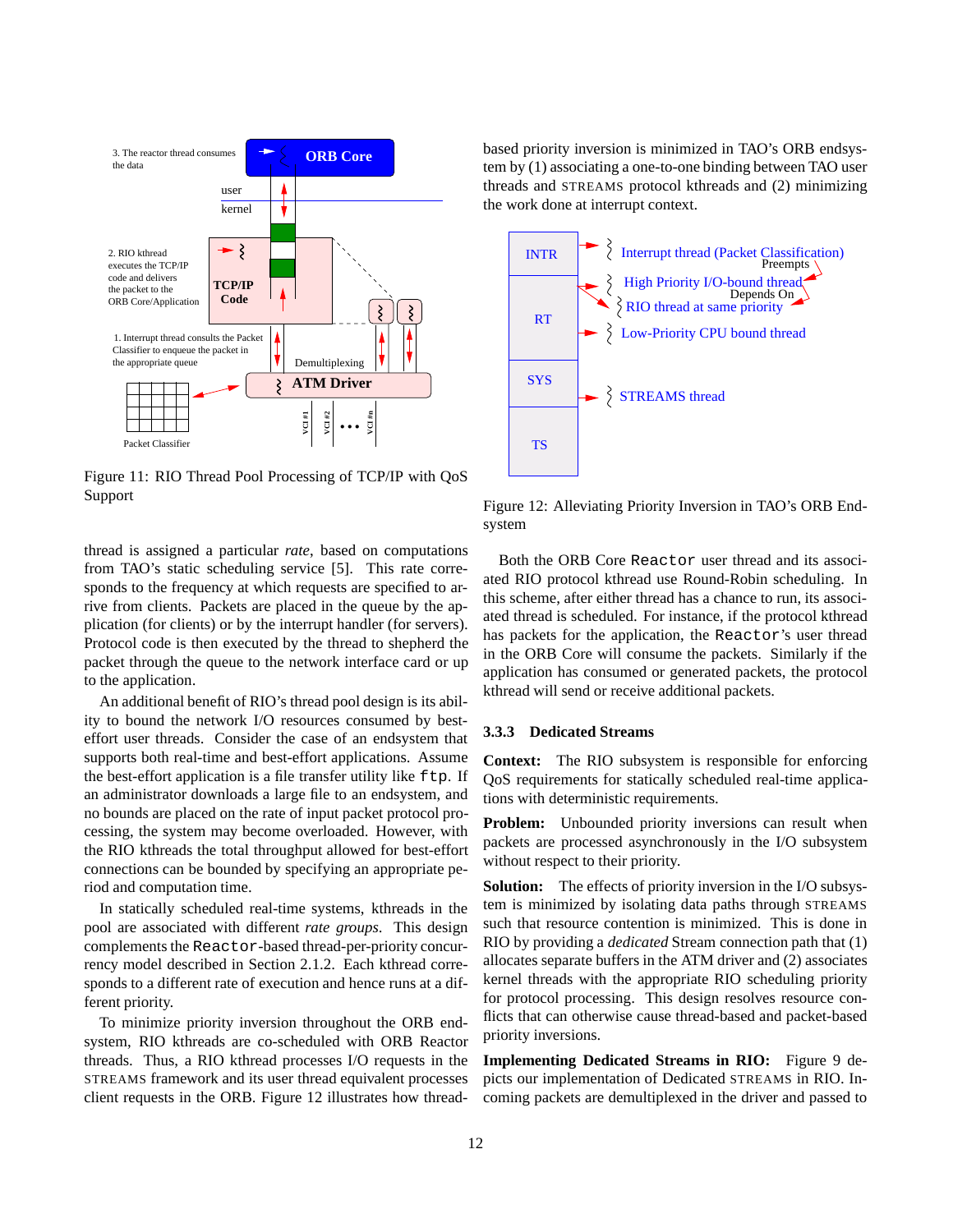the appropriate Stream. A map in the driver's interrupt handler determines (1) the type of connection and (2) whether the packet should be placed on a queue or processed at interrupt context.

Typically, low-latency connections are processed in interrupt context. All other connections have their packets placed on the appropriate Stream queue. Each queue has an associated protocol kthread that processes data through the Stream. These threads may have different scheduling parameters assigned by TAO's scheduling service.

A key feature of RIO's Dedicated STREAMS design is its use of multiple output queues in the client's ATM driver. With this implementation, each connection is assigned its own transmission queue in the driver. The driver services each transmission queue according to its associated priority. This design allows RIO to associate low-latency connections with a relatively high-priority thread to assure that its packets are processed before all other packets in the system.

# **4 Empirical Benchmarking Results**

This section presents empirical results from two groups of experiments. First, we show that the RIO subsystem decreases the upper bound on round-trip delay for latency-sensitive applications and provides periodic processing guarantees for bandwidth-sensitive applications. Second, we combine RIO and TAO to quantify the ability of the resulting ORB endsystem to support applications with real-time QoS requirements.

# **4.1 Hardware Configuration**

Our experiments were conducted using a FORE Systems ASX-1000 ATM switch connected to two SPARCs: a uniprocessor 300 MHz UltraSPARC2 with 256 MB RAM and a 170 MHz SPARC5 with 64 MB RAM. Both SPARCs ran Solaris 2.5.1 and were connected via a FORE Systems SBA-200e ATM interface over an OC3 155 Mbps port on the ASX-1000. This benchmarking testbed is shown in Figure 13.

# **4.2 Measuring the End-to-end Real-time Performance of the RIO Subsystem**

This section presents results that quantify (1) the cost of using kernel threads for protocol processing and (2) the benefits gained in terms of bounded latency response times and periodic processing guarantees. RIO uses a periodic processing model to provide bandwidth guarantees and to bound maximum throughput on each connection.



Figure 13: ORB Endsystem Benchmarking Testbed

## **4.2.1 Benchmarking Configuration**

Our experiments were performed using the endsystem configuration shown in Figure 13. To measure round-trip latency we use a client application that opens a TCP connection to an "echo server" located on the SPARC5. The client sends a 64 byte data block to the echo server, waits on the socket for data to return from the echo server, and records the round-trip latency.

The client application performs 10,000 latency measurements, then calculates the mean latency, standard deviation, and standard error. Both the client and server run at the same thread priority in the Solaris real-time (RT) scheduling class.

Bandwidth tests were conducted using a modified version of ttcp [45] that sent 8 KB data blocks over a TCP connection from the UltraSPARC2 to the SPARC5. Threads that receive bandwidth reservations are run in the RT scheduling class, whereas best-effort threads run in the TS scheduling class.

#### **4.2.2 Measuring the Relative Cost of Using RIO kthreads**

**Benchmark design:** This set of experiments is designed to measure the relative cost of using RIO kthreads versus interrupt threads (*i.e.*, the default Solaris behavior) to process network protocols. The results show that it is relative efficient to perform protocol processing using RIO kthreads in the RT scheduling class.

The following three test scenarios used to measure the relative cost of RIO kthreads are based on the latency test in Section 4.2.1:

- 1. The default Solaris network I/O subsystem.
- 2. RIO enabled with the RIO kthreads in the real-time scheduling class with a global priority of 100.
- 3. RIO enabled with the RIO kthreads in the system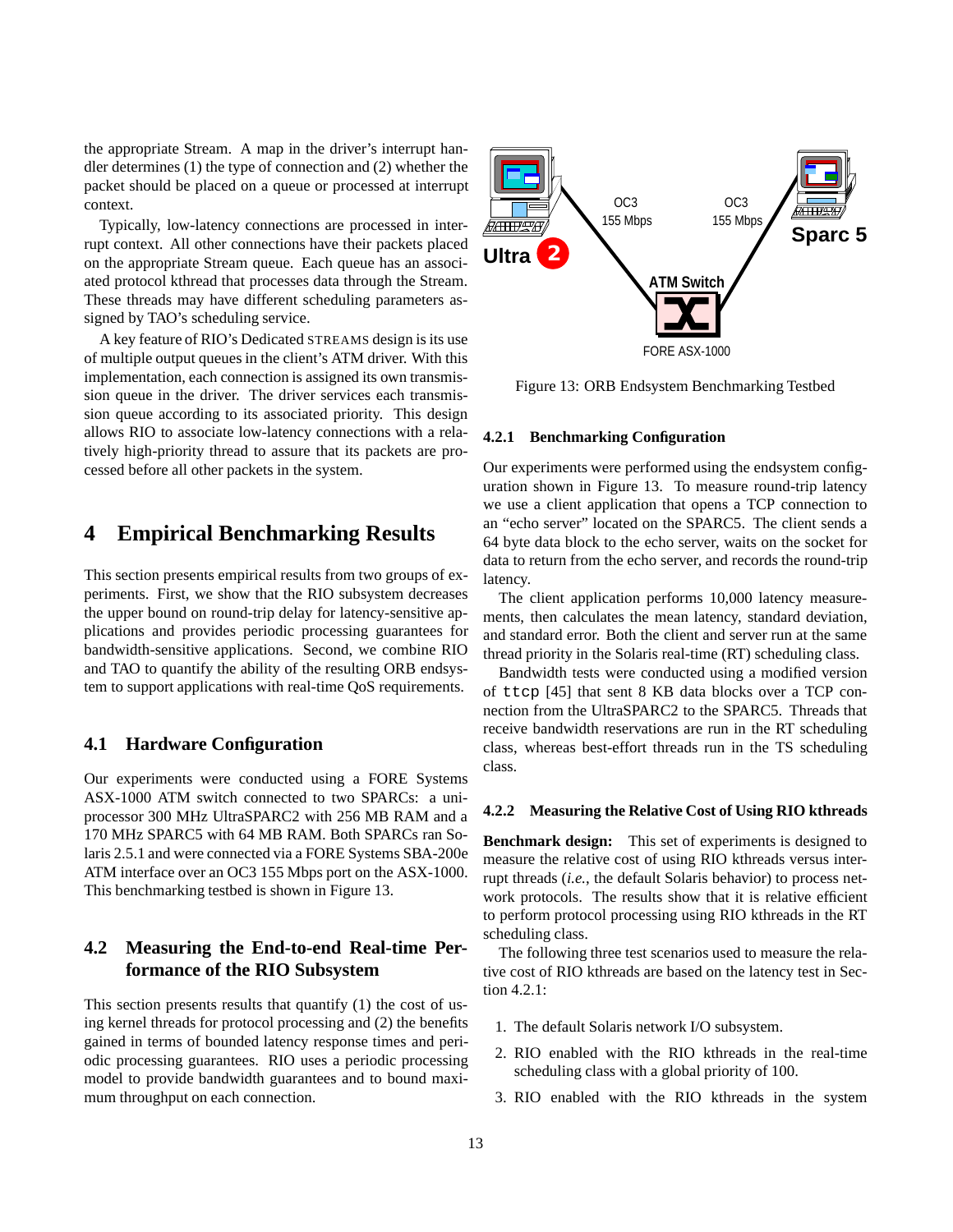scheduling class with a global priority of 60 (system priority 0).

In all three cases, 10,000 samples were collected with the client and server user threads running in the real-time scheduling class with a global priority of 100.

**Benchmark results and analysis:** In each test, we determined the mean, maximum, minimum, and jitter (standard deviation) for each set of samples. The benchmark configuration is shown in Figure 14 and the results are summarized in the



Figure 14: RIO kthread Test Configuration

table below:

|                  | Mean                      | Max                       | Min                       | <b>Jitter</b> |
|------------------|---------------------------|---------------------------|---------------------------|---------------|
| Default behavior | $653 \text{ }\mu\text{s}$ | $807 \text{ }\mu\text{s}$ | $613 \text{ }\mu\text{s}$ | 19.6          |
| RIO RT kthreads  | $665 \text{ }\mu\text{s}$ | $824 \text{ }\mu\text{s}$ | $620 \text{ }\mu\text{s}$ | 18.8          |
| RIO SYS kthreads | $799 \text{ }\mu\text{s}$ | $1014$ $\mu$ s            | $729 \text{ }\mu\text{s}$ | 38.0          |

As shown in this table, when the RIO kthreads were run in the RT scheduling class the average latency increased by 1.8% or  $12\mu$ s. The maximum latency value, which is a measure of the upper latency bound, increased by 2.1% or 17 $\mu$ s. The jitter, which represents the degree of variability, actually decreased by 4.1%. The key result is that jitter was not negatively affected by using RIO kthreads.

As expected, the mean latency and jitter increased more significantly when the RIO kthreads ran in the system scheduling class. This increase is due to priority inversion between the user and kernel threads, as well as competition for CPU time with other kernel threads running in the system scheduling class. For example, the STREAMS background threads, callout queue thread, and deferred bufcall processing all run with a global priority of 60 in the system scheduling class.

Figure 15 plots the distribution of the latency values for the latency experiments. This figure shows the number of samples



Figure 15: Latency Measurements versus Priority of kthreads

obtained at a given latency value  $+/-5 \mu s$ . The distribution of the default behavior and RIO with RT kthreads are virtually identical, except for a shift of  $\sim$ 12  $\mu$ s.

Section 3.1.3 describes the default Solaris I/O subsystem behavior. These measurements reveal the effect of performing network protocol processing at interrupt context versus performing it in a RIO kthread. With the interrupt processing model, the input packet is processed immediately up through the network protocol stack. Conversely, with the RIO kthreads model, the packet is placed in a RIO queue and the interrupt thread exits. This causes a RIO kthread to wake up, dequeue the packet, and perform protocol processing within its thread context.

A key feature of using RIO kthreads for protocol processing is their ability to assign appropriate kthread priorities and to defer protocol processing for lower priority connections. Thus, if a packet is received on a high-priority connection, the associated kthread will preempt lower priority kthreads to process the newly received data.

The results shown in Figure 15 illustrate that using RIO kthreads in the RT scheduling class results in a slight increase of 13-15  $\mu$ s in the round-trip processing times. This latency increase stems from RIO kthread dispatch latencies and queuing delays. However, the significant result is that latency jitter decreases for real-time RIO kthreads.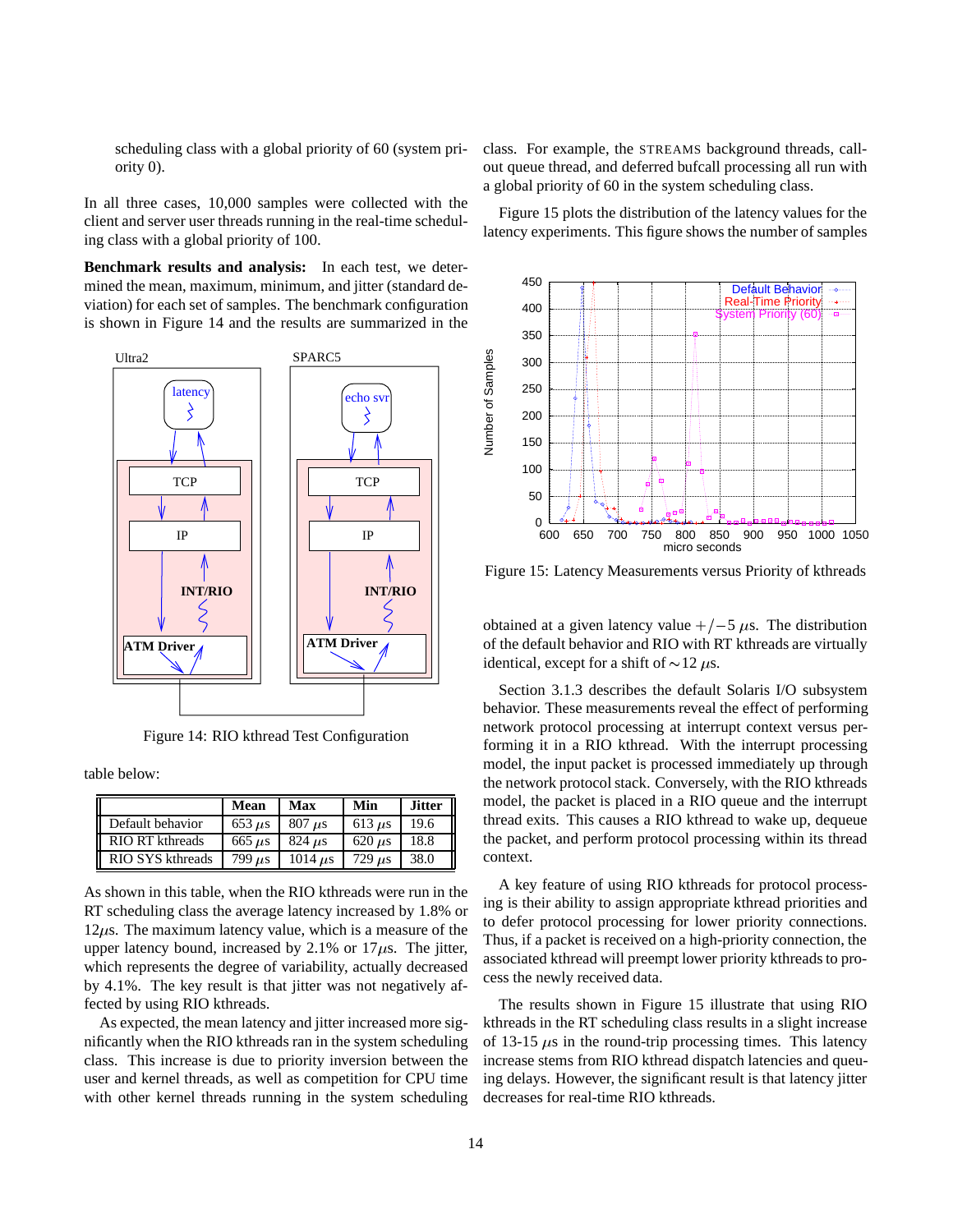## **4.2.3 Measuring Low-latency Connections with Competing Traffic**

**Benchmark design:** This experiment measures the determinism of the RIO subsystem while performing prioritized protocol processing on a heavily loaded server. The results illustrate how RIO behaves when network I/O demands exceed the ability of the ORB endsystem to process all requests. The SPARC5 is used as the server in this test since it can process only  $\sim$ 75% of the full link speed on an OC3 ATM interface using ttcp with 8 KB packets.

Two different classes of data traffic are created for this test: (1) a low-delay, high-priority message stream and (2) a besteffort (low-priority) bulk data transfer stream. The message stream is simulated using the latency application described in Section 4.2.1. The best-effort, bandwidth intensive traffic is simulated using a modified version of the ttcp program, which sends 8 KB packets from the client to the server.

The latency experiment was first run with competing traffic using the default Solaris I/O subsystem. Next, the RIO subsystem was enabled, RIO kthreads and priorities were assigned to each connection, and the experiment was repeated. The RIO kthreads used for processing the low-delay, high-priority messages were assigned a real-time global priority of 100. The latency client and echo server were also assigned a real-time global priority of 100.

The best-effort bulk data transfer application was run in the time-sharing class. The corresponding RIO kthreads ran in the system scheduling class with a global priority of 60. In general, all best effort connections use a RIO kthread in the SYS scheduling class with a global priority of 60.

Figure 16 shows the configuration for the RIO latency benchmark.

**Benchmark results and analysis:** The results from collecting 1,000 samples in each configuration are summarized in the table below:

|         | Mean                       | Max                        | Min                       | <b>Jitter</b>             |
|---------|----------------------------|----------------------------|---------------------------|---------------------------|
| Default | $1072 \text{ }\mu\text{s}$ | $3158 \mu s$               | 594 $\mu$ s               | 497 $\mu$ s               |
| RIO     | $946 \text{ }\mu\text{s}$  | $2038 \text{ }\mu\text{s}$ | $616 \text{ }\mu\text{s}$ | $282 \text{ }\mu\text{s}$ |

This table compares the behavior of the default Solaris I/O subsystem with RIO. It illustrates how RIO lowers the upper bound on latency for low-delay, high-priority messages in the presence of competing network traffic. In particular, RIO lowered the maximum round-trip latency by 35% (1,120  $\mu$ s), the average latency by 12% (126  $\mu$ s), and jitter by 43% (215  $\mu$ s). The distribution of samples are shown in Figure 17. This figure highlights how RIO lowers the upper bound of the roundtrip latency values.

These performance results are particularly relevant for realtime systems where ORB endsystem predictability is crucial. The ability to specify and enforce end-to-end priorities



Figure 16: RIO Low-latency Benchmark Configuration



Figure 17: Latency with Competing Traffic

Number of Samples

**Jumber of Samples**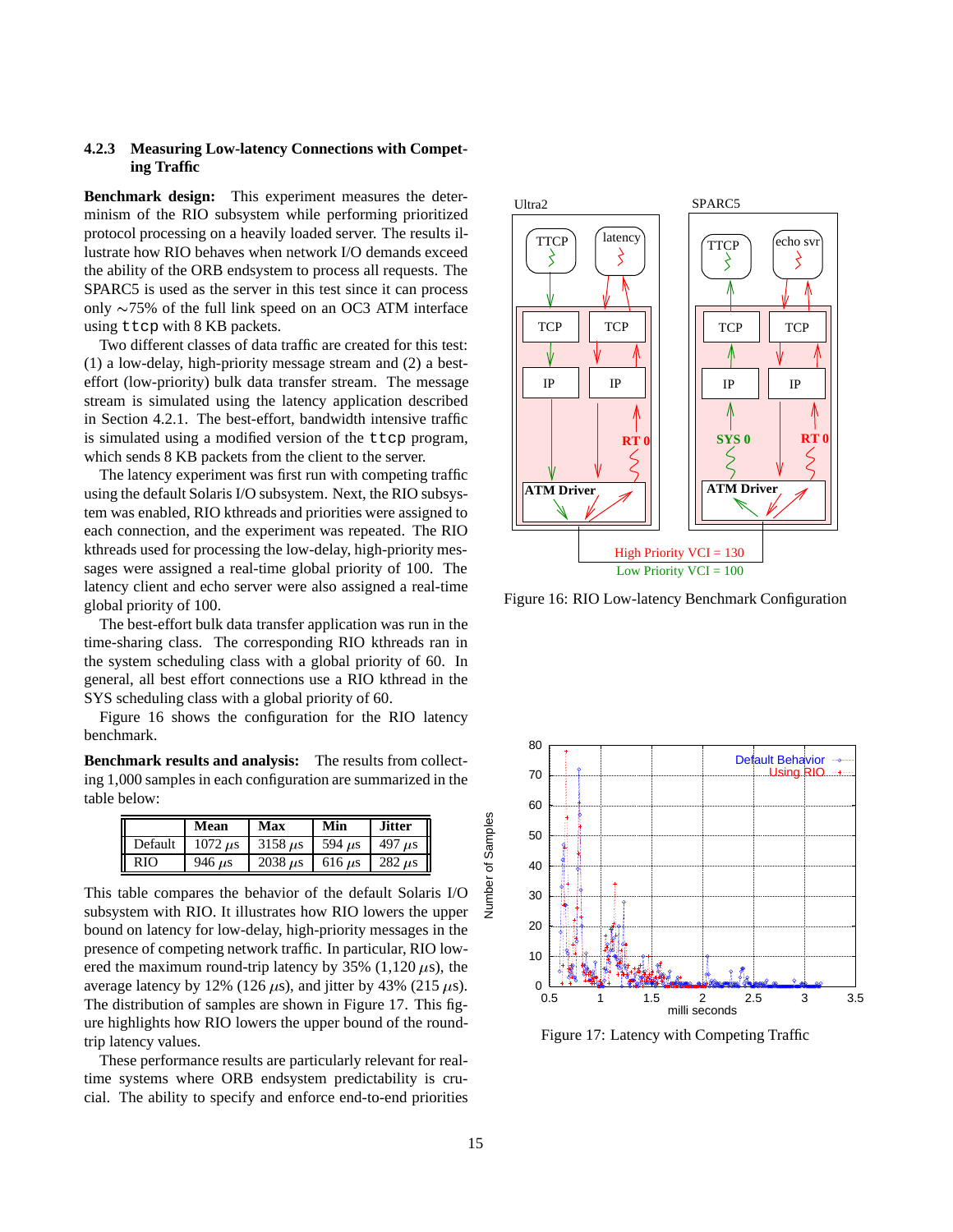over transport connections helps ensure that ORB endsystems achieve end-to-end determinism.

Another advantage of RIO's ability to preserve end-to-end priorities is that the overall system utilization can be increased. For instance, the experiment above illustrates how the upper bound on latency was reduced by using RIO to preserve endto-end priorities. For example, system utilization may be unable to exceed 50% while still achieving a 2 ms upper bound for high-priority message traffic. However, higher system utilization can be achieved when an ORB endsystem supports real-time I/O. This situation is demonstrated by the results in this section, where RIO achieved latencies no greater than 2.038 ms, even when the ORB endsystem was heavily loaded with best-effort data transfers.

Figure 18 shows the average bandwidth used by the modified ttcp applications during the experiment. The dip in



Figure 18: Bandwidth of Competing Traffic

throughput between sample numbers 10 and 20 occured when the high-priority latency test was run, which illustrates how RIO effectively reallocates resources when high-priority message traffic is present. Thus, the best-effort traffic obtains slightly lower bandwidth when RIO is used.

## **4.2.4 Measuring Bandwidth Guarantees for Periodic Processing**

**Benchmark design:** RIO can enforce bandwidth guarantees since it implements the schedule-driven protocol processing model described in Section 3.3.2. In contrast, the default Solaris I/O subsystem processes all input packets on-demand at interrupt context, *i.e.*, with a priority higher than all other user threads and non-interrupt kernel threads.

The following experiment demonstrates the advantages and accuracy of RIO's periodic protocol processing model. The experiment was conducted using three threads that receive specific periodic protocol processing, *i.e.*, bandwidth, guarantees from RIO. A fourth thread sends data using only best-effort guarantees.

All four threads run the ttcp program, which sends 8 KB data blocks from the UltraSPARC2 to the SPARC5. For each bandwidth-guaranteed connection, a RIO kthread was allocated in the real-time scheduling class and assigned appropriate periods and packet counts, *i.e.*, computation time. The best-effort connection was assigned the default RIO kthread, which runs with a global priority of 60 in the system scheduling class. Thus, there were four RIO kthreads, three in the real-time scheduling class and one in the system class. The following table summarizes the RIO kthread parameters for the bandwidth experiment.

| RIO Config    | Period          | <b>Priority</b> | <b>Packets</b> | <b>Bandwidth</b> |
|---------------|-----------------|-----------------|----------------|------------------|
| kthread 1     | $10 \text{ ms}$ | 110             |                | 6.4 MBps         |
| kthread 2     | $10 \text{ ms}$ | 105             |                | 3.2 MBps         |
| kthread 3     | $10 \text{ ms}$ | 101             | ∍              | 1.6 MBps         |
| kthread 4     | Async           | 60              | Available      | Available        |
| (best-effort) |                 |                 |                |                  |

The three user threads that received specific bandwidth guarantees were run with the same real-time global priorities as their associated RIO kthreads. These threads were assigned priorities related to their guaranteed bandwidth requirements – the higher the bandwidth the higher the priority. The ttcp application thread and associated RIO kthread with a guaranteed 6.4 MBps were assigned a real-time priority of 110. The application and RIO kernel threads with a bandwidth of 3.2 MBps and 1.6 MBps were assigned real-time priorities of 105 and 101, respectively.

As described in Section 3.3.1, the RIO kthreads are awakened at the beginning of each period. They first check their assigned RIO queue for packets. After processing their assigned number of packets they sleep waiting for the start of the next period.

The best-effort user thread runs in the time sharing class. Its associated RIO kthread, called the "best-effort" RIO kthread, is run in the system scheduling class with a global priority of 60. The best-effort RIO kthread is not scheduled periodically. Instead, it waits for the arrival of an eligible network I/O packet and processes it "on-demand." End-to-end priority is maintained, however, since the best-effort RIO kthread has a global priority lower than either the user threads or RIO kthreads that handle connections with bandwidth guarantees.

**Benchmark results and analysis:** In the experiment, the best-effort connection starts first, followed by the 6.4 MBps, 3.2 MBps and 1.6 MBps guaranteed connections, respectively. The results are presented in Figure 19 where the effect of the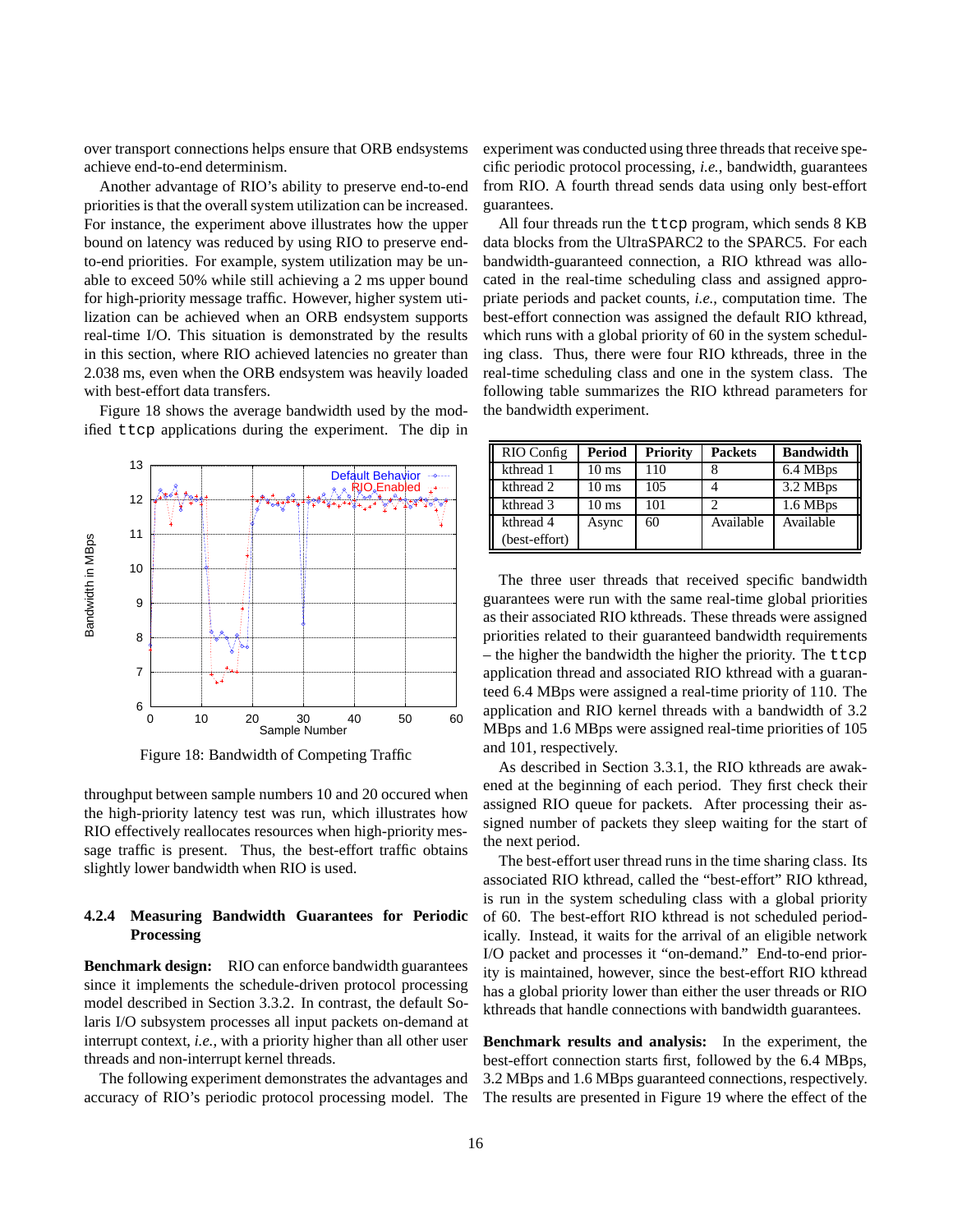guaranteed connection on the best-effort connection can be observed.



Figure 19: Bandwidth Guarantees in RIO



Figure 20: End-to-End ORB Endsystem Benchmark

This figure clearly shows that the guaranteed connections received their requested bandwidths. In contrast, the besteffort connection loses bandwidth proportional to the bandwidth granted to guaranteed connections. The measuring interval was small enough for TCPs "slow start" algorithm [46] to be observed.

Periodic protocol processing is useful to guarantee bandwidth and bound the work performed for any particular connection. For example, we can specify that the best-effort connection in the experiment above receive no more than 40% of the available bandwidth on a given network interface.

# **4.3 Measuring the End-to-end Real-time Performance of the TAO/RIO ORB Endsystem**

Section 4.2 measures the performance of the RIO subsystem in isolation. This section combines RIO and TAO to create a vertically integrated real-time ORB endsystem and then measures the impact on end-to-end performance when run with prototypical real-time ORB application workloads [11].

**Benchmark design:** The benchmark outlined below was performed twice: (1) without RIO, *i.e.*, using the unmodified default Solaris I/O subsystem and (2) using our RIO subsystem enhancements. Both benchmarks recorded average latency and the standard deviation of the latency values, *i.e.*, jitter. The server and client benchmarking configurations are described below.

 **Server benchmarking configuration:** As shown in Figure 20, the server host is the 170 MHz SPARC5. This host runs the real-time ORB with two servants in the Object Adapter. The *high-priority* servant runs in a thread with an RT

priority of 130. The *low-priority* servant runs in a lower priority thread with an RT thread priority of 100. Each thread processes requests sent to it by the appropriate client threads on the UltraSPARC2. The SPARC5 is connected to a 155 Mpbs OC3 ATM interface so the UltraSPARC2 can saturate it with network traffic.

 **Client benchmarking configuration:** As shown in Figure 20, the client is the 300 MHz, uni-processor UltraSPARC2, which runs the TAO real-time ORB with one high-priority client  $C_0$  and n low-priority clients,  $C_1 \ldots C_n$ . The highpriority client is assigned an RT priority of 130, which is the same as the high-priority servant. It invokes two-way CORBA operations at a rate of 20 Hz.

All low-priority clients have the same RT thread priority of 100, which is the same as the low-priority servant. They invoke two-way CORBA operations at 10 Hz. In each call the client thread sends a value of type CORBA:: Octet to the servant. The servant cubes the number and returns the result.

The benchmark program creates all the client threads at startup time. The threads block on a barrier lock until all client threads complete their initialization. When all threads inform the main thread that they are ready, the main thread unblocks the clients. The client threads then invoke 4,000 CORBA twoway operations at the prescribed rates.

 **RIO subsystem configuration:** When the RIO subsystem is used, the benchmark has the configuration shown in Figure 21. With the RIO subsystem, high- and low-priority requests are treated separately throughout the ORB and I/O subsystem.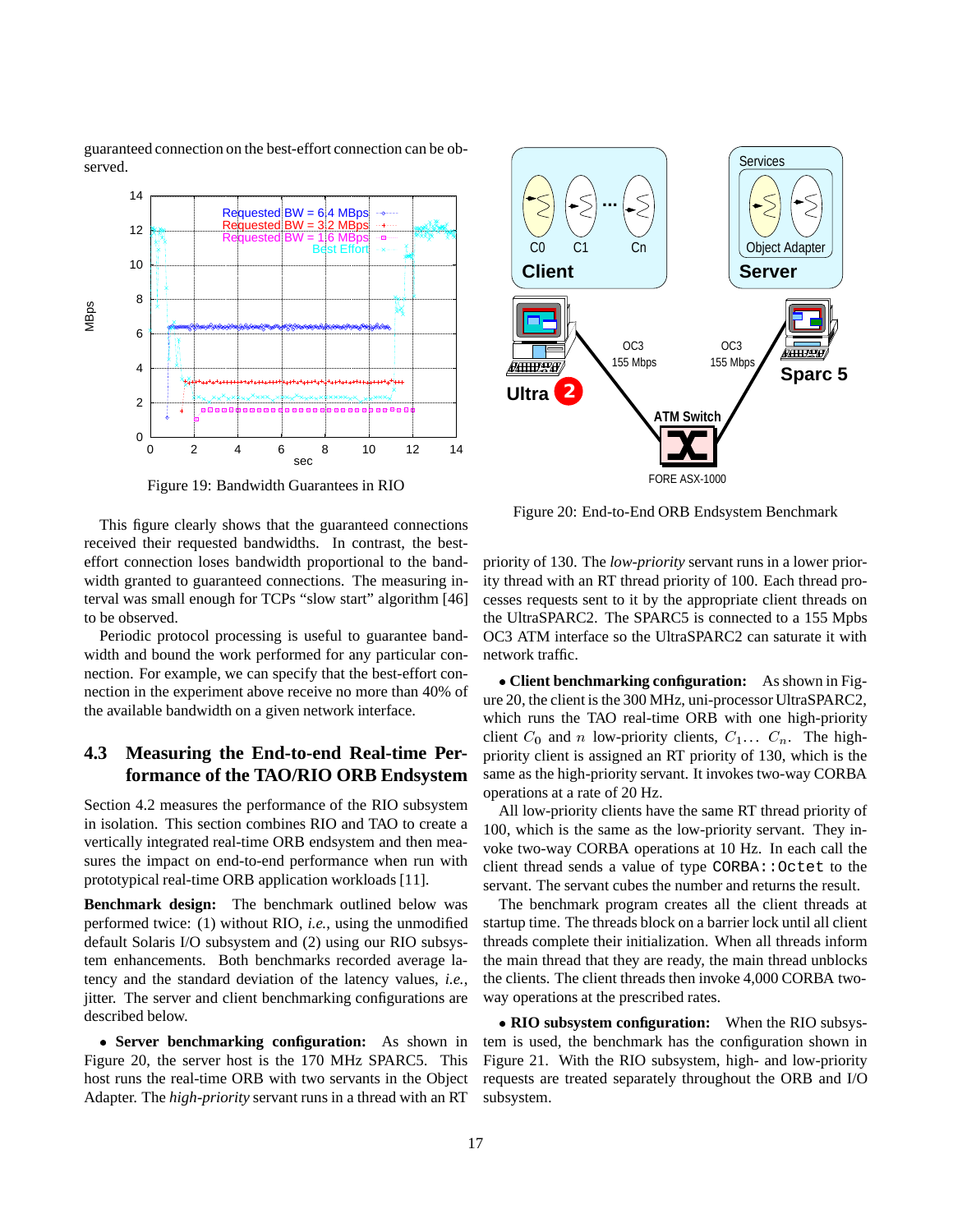

Figure 21: ORB Endsystem Benchmarking Configuration

Low-priority client threads transmit requests at 10 Hz. There are several ways to configure the RIO kthreads. For instance, we could assign one RIO kthread to each low-priority client. However, the number of low-priority clients varies from 0 to 50. Plus all clients have the same period and send the same number of requests per period, so they have the same priorities. Thus, only one RIO kthread is used. Moreover, since it is desirable to treat low-priority messages as best-effort traffic, the RIO kthread is placed in the system scheduling class and assigned a global priority of 60.

To minimize latency, high-priority requests are processed by threads in the Interrupt (INTR) scheduling class. Therefore, we create two classes of packet traffic: (1) low-latency, high priority and (2) best-effort latency, low-priority. The highpriority packet traffic preempts the processing of any lowpriority messages in the I/O subsystem, ORB Core, Object Adapter, and/or servants.

**Benchmark results and analysis:** This experiment shows how RIO increases overall determinism for high-priority, realtime applications without sacrificing the performance of besteffort, low-priority, and latency-sensitive applications. RIO's impact on overall determinism of the TAO ORB endsystem is shown by the latency and jitter results for the high-priority client  $C_0$  and the average latency and jitter for 0 to 49 lowpriority clients,  $C_1 \ldots C_n$ .

Figure 22 illustrates the average latency results for the highand low-priority clients both with and without RIO. This figure



Figure 22: Measured Latency for All Clients with and without RIO

shows how TAO eliminates many sources of priority inversion within the ORB. Thus, high-priority client latency values are relatively constant, compared with low-priority latency values. Moreover, the high-priority latency values decrease when the the RIO subsystem is enabled. In addition, the low-priority clients' average latency values track the default I/O subsystems behavior, illustrating that RIO does not unduly penalize best-effort traffic. At 44 and 49 low-priority clients the RIOenabled endsystem outperforms the default Solaris I/O subsystem.

Figure 23 presents a finer-grained illustration of the roundtrip latency and jitter values for high-priority client vs. the number of competing low-priority clients. This figure illus-



Figure 23: High-priority Client Latency and Jitter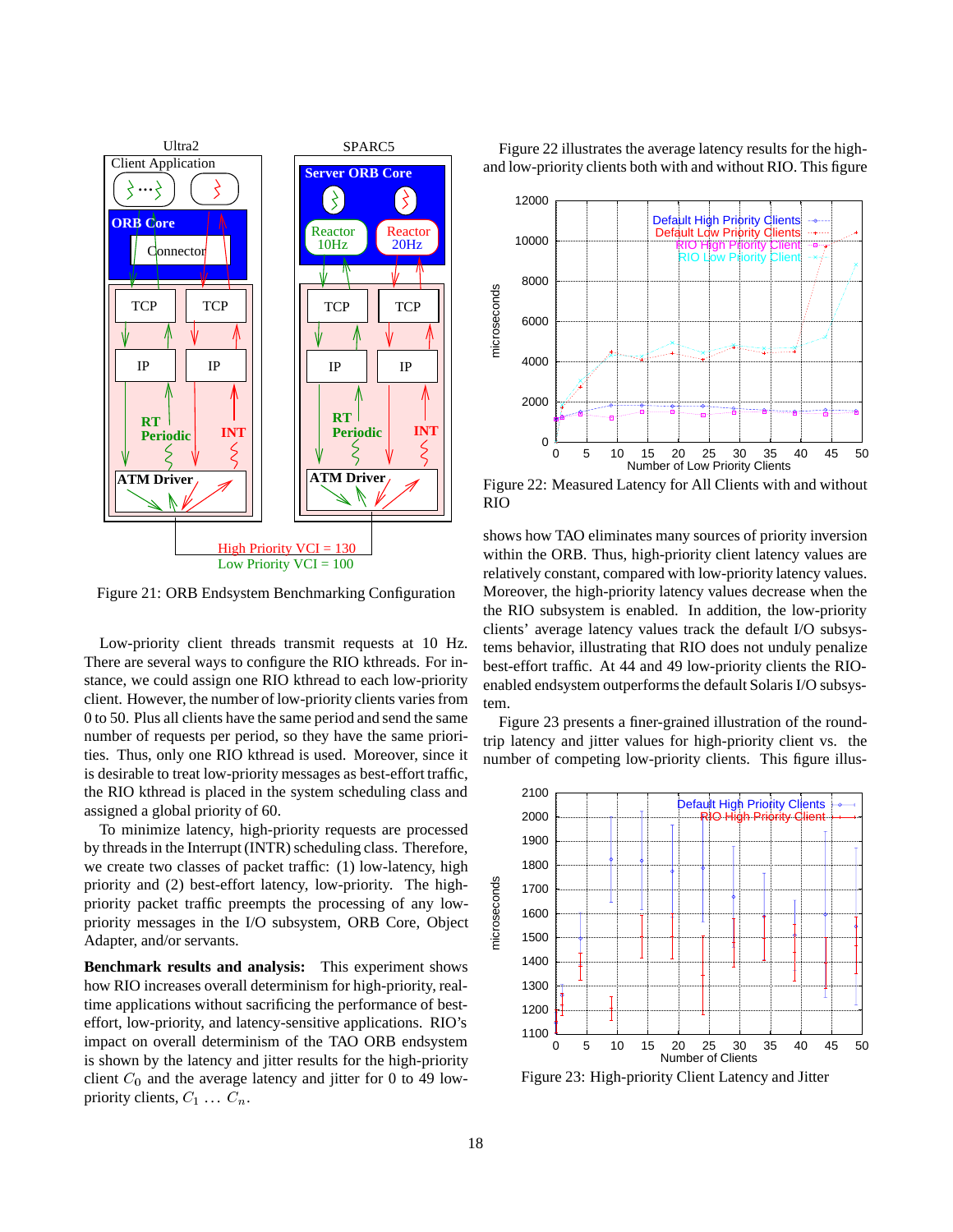trates how not only did RIO decrease average latency, but its jitter results were substantially better, as shown by the error bars in the figure. The high-priority clients averaged a 13% reduction in latency with RIO. Likewise, jitter was reduced by an average of 51%, ranging from a 12% increase with no competing low-priority clients to a 69% reduction with 44 competing low-priority clients.

In general, RIO reduced average latency and jitter because it used RIO kthreads to process low-priority packets. Conversely, in the default Solaris STREAMS I/O subsystem, servant threads are more likely to be preempted because threads from the INTR scheduling class are used for all protocol processing. Our results illustrate how this preemption can significantly increase latency and jitter values.

Figure 24 shows the average latency of low-priority client threads. This figure illustrates that the low-priority clients in-



curred no appreciable change in average latency. There was a slight increase in jitter for some combinations of clients due to the RIO kthreads dispatch delays and preemption by the higher priority message traffic. This result demonstrates how the RIO design can enhance overall end-to-end predictability for realtime applications while maintaining acceptable performance for traditional, best-effort applications.

## **4.4 Summary of Empirical Results**

Our empirical results presented in Section 4 illustrate how RIO provides the following benefits to real-time ORB endsystems:

**1. Reduced latency and jitter:** RIO reduces round-trip latency and jitter for real-time network I/O, even during high network utilization. RIO prioritizes network protocol processing to ensure resources are available when needed by real-time applications.

**2. Enforced bandwidth guarantees:** The RIO periodic processing model provides network bandwidth guarantees. RIO's schedule-driven protocol processing enables an application to specify periodic I/O processing requirements which are used to guarantee network bandwidth.

**3. Fine-grained resource control:** RIO enables finegrained control of resource usage, *e.g.*, applications can set the maximum throughput allowed on a per-connection basis. Likewise, applications can specify their priority and processing requirements on a per-connection basis. TAO also uses these specifications to create off-line schedules for statically configured real-time applications.

**4. End-to-end priority preservation:** RIO preserves endto-end operation priorities by co-scheduling TAO's ORB Reactor threads with RIO kthreads that perform I/O processing.

**5. Supports best-effort traffic:** RIO supports the four QoS features described above without unduly penalizing besteffort, *i.e.*, traditional network traffic. RIO does not monopolize the system resources used by real-time applications. Moreover, since RIO does not use a fixed allocation scheme, resources are available for use by best-effort applications when they are not in use by real-time applications.

# **5 Related Work on I/O Subsystems**

Our real-time I/O (RIO) subsystem incorporates advanced techniques [47, 17, 42, 43, 48] for high-performance and realtime protocol implementations. This section compares RIO with related work on I/O subsystems.

**I/O subsystem support for QoS:** The Scout OS [49, 50] employs the notion of a *path* to expose the state and resource requirements of all processing components in a *flow*. Similarly, our RIO subsystem reflects the path principle and incorporates it with TAO and Solaris to create a vertically integrated real-time ORB endsystem. For instance, RIO subsystem resources like CPU, memory, and network interface and network bandwidth are allocated to an application-level connection/thread during connection establishment, which is similar to Scout's binding of resources to a path.

Scout represents a fruitful research direction, which is complementary with our emphasis on demonstrating similar capabilities in existing operating systems, such as Solaris and NetBSD [25]. At present, paths have been used in Scout largely for MPEG video decoding and display and not for protocol processing or other I/O operations. In contrast, we have successfully used RIO for a number of real-time avionics applications [9] with deterministic QoS requirements.

SPIN [51, 52] provides an extensible infrastructure and a core set of extensible services that allow applications to safely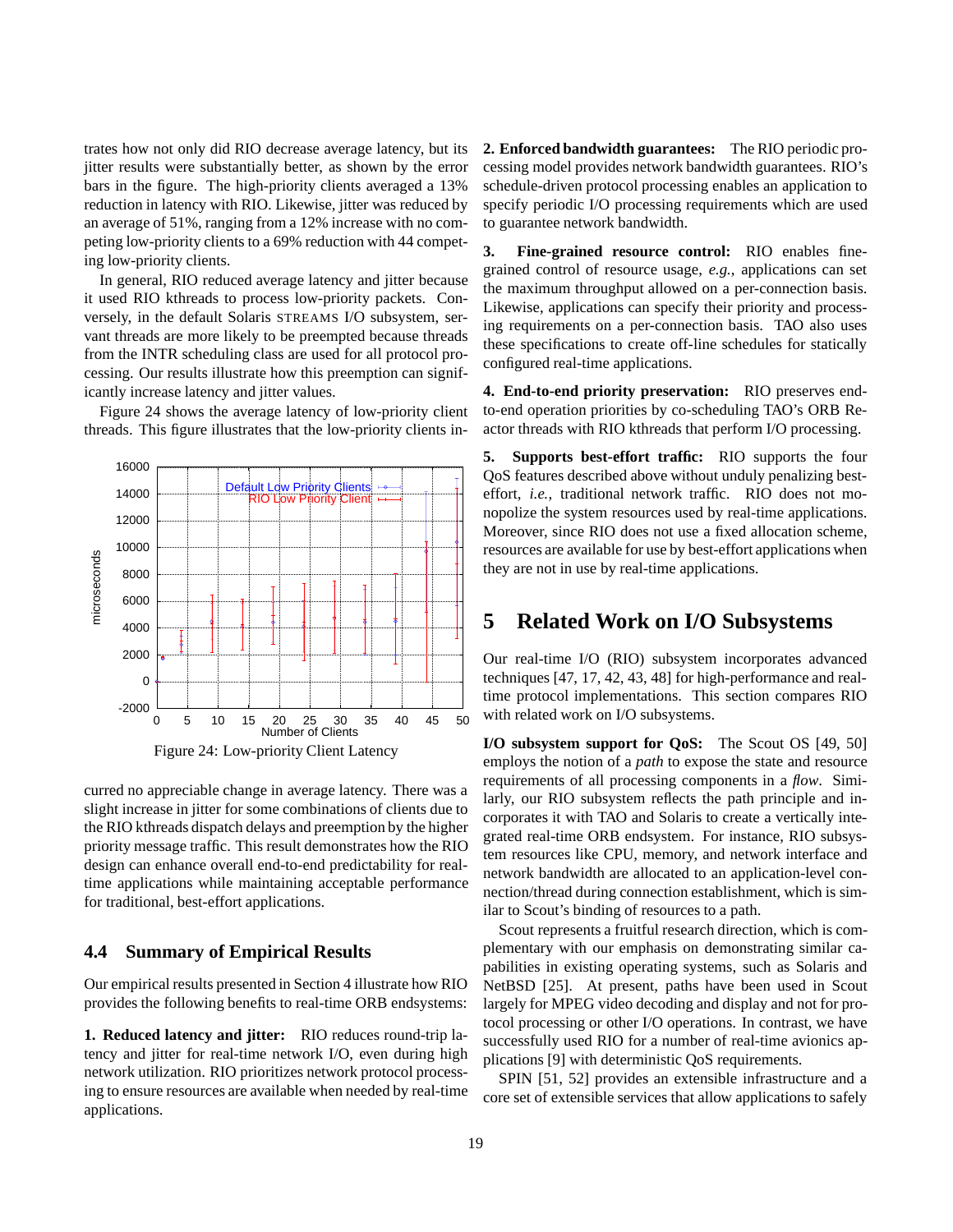change the OS interface and implementation. Applicationspecific protocols are written in a typesafe language, *Plexus*, and configured dynamically into the SPIN OS kernel. Because these protocols execute within the kernel, they can access network interfaces and other OS system services efficiently. To the best of our knowledge, however, SPIN does not support end-to-end QoS guarantees.

**Enhanced I/O subsystems:** Other related research has focused on enhancing performance and fairness of I/O subsystems, though not specifically for the purpose of providing realtime QoS guarantees. These techniques are directly applicable to designing and implementing real-time I/O and providing QoS guarantees, however, so we compare them with our RIO subsystem below.

[43] applies several high-performance techniques to a STREAMS-based TCP/IP implementation and compares the results to a BSD-based TCP/IP implementation. This work is similar to RIO since they parallelize their STREAMS implementation and implement early demultiplexing and dedicated STREAMS, known as Communication Channels (CC). The use of CC exploits the built-in flow control mechanisms of STREAMS to control how applications access the I/O subsystem. This work differs from RIO, however, since it focuses entirely on performance issues and not sources of priority inversions. For example, minimizing protocol processing in interrupt context is not addressed.

[28, 42] examines the effect of protocol processing with interrupt priorities and the resulting priority inversions and livelock [28]. Both approaches focus on providing fairness and scalability under network load. In [42], a network I/O subsystem architecture called *lazy receiver processing* (LRP) is used to provide stable overload behavior. LRP uses early demultiplexing to classify packets, which are then placed into per-connection queues or on network interface channels. These channels are shared between the network interface and OS. Application threads read/write from/to network interface channels so input and output protocol processing is performed in the context of application threads. In addition, a scheme is proposed to associate kernel threads with network interface channels and application threads in a manner similar to RIO. However, LRP does not provide QoS guarantees to applications.

[28] proposed a somewhat different architecture to minimize interrupt processing for network I/O. They propose a polling strategy to prevent interrupt processing from consuming excessive resources. This approach focuses on scalability under heavy load. It did not address QoS issues, however, such as providing per-connection guarantees for fairness or bandwidth, nor does it charge applications for the resources they use. It is similar to our approach, however, in that (1) interrupts are recognized as a key source of nondeterminism and (2) schedule-driven protocol processing is proposed as a solution.

While RIO shares many elements of the approaches described above, we have combined these concepts to create the first vertically integrated real-time ORB endsystem. The resulting ORB endsystem provides scalable performance, periodic processing guarantees and bounded latency, as well as an end-to-end solution for real-time distributed object computing middleware and applications.

# **6 Concluding Remarks**

Conventional operating systems and ORBs do not provide adequate support for the QoS requirements of distributed, realtime applications. Meeting these needs requires an integrated ORB endsystem architecture that delivers end-to-end QoS guarantees at multiple levels. The ORB endsystem described in this paper addresses this need by combining a real-time I/O (RIO) subsystem with the TAO ORB Core [11] and Object Adapter [53], which are explicitly designed to preserve QoS properties end-to-end in distributed real-time systems.

This paper focuses on the design and performance of RIO. RIO is a real-time I/O subsystem that enhances the Solaris 2.5.1 kernel to enforce the QoS features of the TAO ORB endsystem. RIO provides QoS guarantees for vertically integrated ORB endsystems that increase (1) throughput and latency performance and (2) end-to-end determinism. RIO supports periodic protocol processing, guarantees I/O resources to applications, and minimizes the effect of flow control in a Stream.

A novel feature of the RIO subsystem is its integration of real-time scheduling and protocol processing, which allows RIO to support guaranteed bandwidth and low-delay applications. To accomplish this, we extended the concurrency architecture and thread priority mechanisms of TAO into the RIO subsystem. This design minimizes sources of priority inversion that cause nondeterministic behavior.

After integrating RIO with TAO, we measured a significant reduction in average latency and jitter. Moreover, the latency and jitter of low-priority traffic was not affected adversely. As a result of our RIO enhancements to the Solaris kernel, TAO is the first ORB to support end-to-end QoS guarantees over ATM/IP networks [27].

In addition, implementing RIO allowed us to experiment with alternative concurrency strategies and techniques for processing network I/O requests. Our results illustrate how configuring periodic protocol processing [54] strategies in the Solaris kernel can provide significant improvements in system behavior, compared with the conventional Solaris I/O subsystem.

The TAO and RIO integration focused initially on statically scheduled applications with deterministic QoS re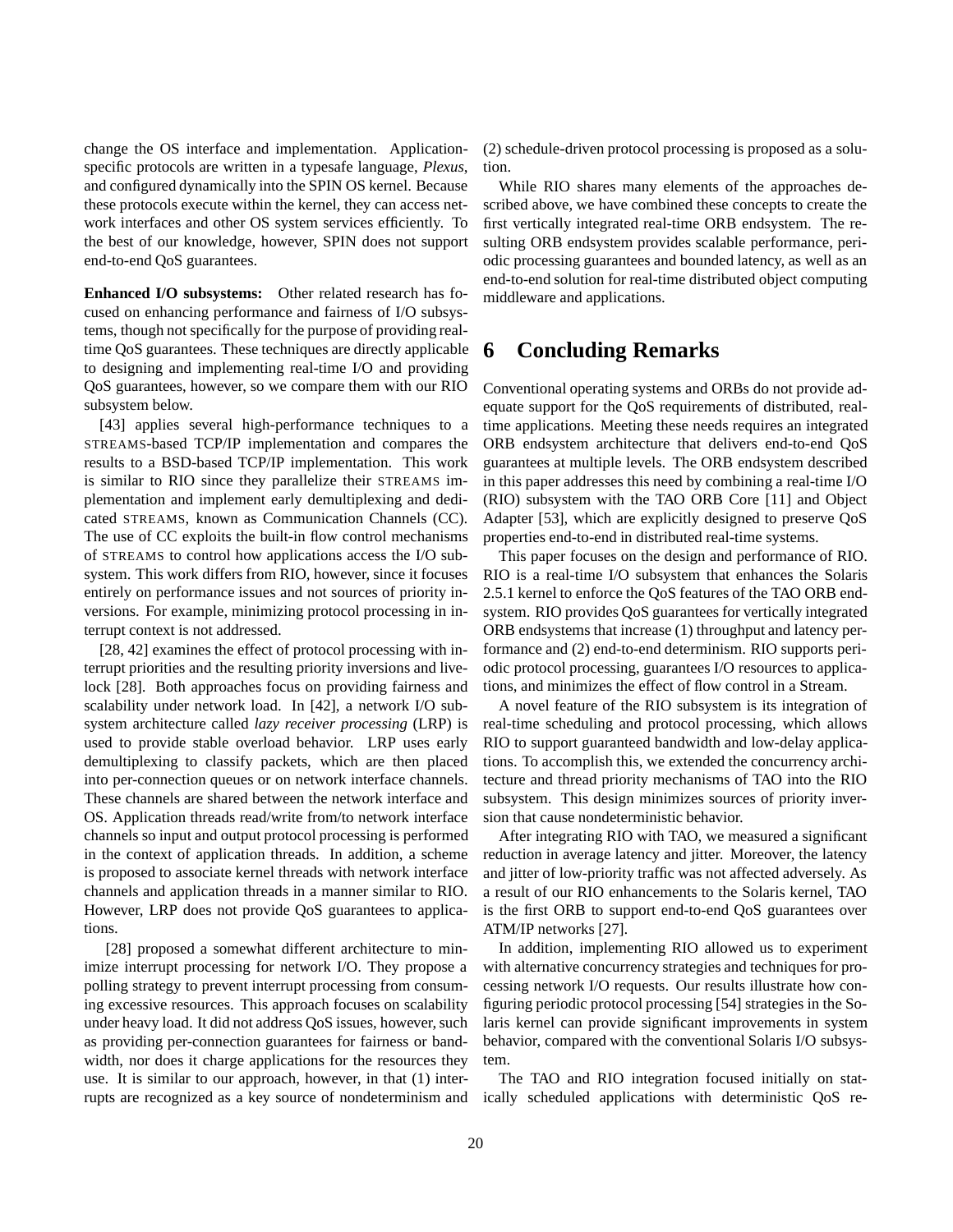quirements. We have extended the TAO ORB endsystem to support dynamically scheduling [8] and applications with statistical QoS requirements. The C++ source code for ACE, TAO, and our benchmarks is freely available at www.cs.wustl.edu/~schmidt/TAO.html.The RIO subsystem is available to Solaris source licensees.

# **References**

- [1] Object Management Group, *The Common Object Request Broker: Architecture and Specification*, 2.2 ed., Feb. 1998.
- [2] D. Box, *Essential COM*. Addison-Wesley, Reading, MA, 1997.
- [3] A. Wollrath, R. Riggs, and J. Waldo, "A Distributed Object Model for the Java System," *USENIX Computing Systems*, vol. 9, November/December 1996.
- [4] D. C. Schmidt, A. Gokhale, T. Harrison, and G. Parulkar, "A High-Performance Endsystem Architecture for Real-time CORBA," *IEEE Communications Magazine*, vol. 14, February 1997.
- [5] D. C. Schmidt, D. L. Levine, and S. Mungee, "The Design and Performance of Real-Time Object Request Brokers," *Computer Communications*, vol. 21, pp. 294–324, Apr. 1998.
- [6] D. C. Schmidt, "GPERF: A Perfect Hash Function Generator," in *Proceedings of the*  $2^{nd}$  C++ Conference, (San Francisco, California), pp. 87–102, USENIX, April 1990.
- [7] A. Gokhale and D. C. Schmidt, "Evaluating the Performance of Demultiplexing Strategies for Real-time CORBA," in *Proceedings of GLOBECOM '97*, (Phoenix, AZ), IEEE, November 1997.
- [8] C. D. Gill, D. L. Levine, and D. C. Schmidt, "Evaluating Strategies for Real-Time CORBA Dynamic Scheduling," *submitted to the International Journal of Time-Critical Computing Systems, special issue on Real-Time Middleware*, 1998.
- [9] T. H. Harrison, D. L. Levine, and D. C. Schmidt, "The Design and Performance of a Real-time CORBA Event Service," in *Proceedings of OOPSLA '97*, (Atlanta, GA), ACM, October 1997.
- [10] A. Gokhale and D. C. Schmidt, "Measuring the Performance of Communication Middleware on High-Speed Networks," in *Proceedings of SIGCOMM '96*, (Stanford, CA), pp. 306–317, ACM, August 1996.
- [11] D. C. Schmidt, S. Mungee, S. Flores-Gaitan, and A. Gokhale, "Alleviating Priority Inversion and Non-determinism in Realtime CORBA ORB Core Architectures," in *Proceedings of the* <sup>4</sup> th *IEEE Real-Time Technology and Applications Symposium*, (Denver, CO), IEEE, June 1998.
- [12] D. L. Levine, C. D. Gill, and D. C. Schmidt, "Dynamic Scheduling Strategies for Avionics Mission Computing," in *Proceedings of the 17th IEEE/AIAA Digital Avionics Systems Conference (DASC)*, Nov. 1998.
- [13] A. Gokhale and D. C. Schmidt, "Techniques for Optimizing CORBA Middleware for Distributed Embedded Systems," in *Proceedings of INFOCOM '99*, Mar. 1999.
- [14] V. F. Wolfe, L. C. DiPippo, R. Ginis, M. Squadrito, S. Wohlever, I. Zykh, and R. Johnston, "Real-Time CORBA," in *Proceedings of the Third IEEE Real-Time Technology and Applications Symposium*, (Montréal, Canada), June 1997.
- [15] A. Gokhale, I. Pyarali, C. O'Ryan, D. C. Schmidt, V. Kachroo, A. Arulanthu, and N. Wang, "Design Considerations and Performance Optimizations for Real-time ORBs," in *Submitted to* the 5<sup>th</sup> Conference on Object-Oriented Technologies and Sys*tems*, (San Diego, CA), USENIX, May 1999.
- [16] Object Management Group, *Realtime CORBA 1.0 Joint Submission*, OMG Document orbos/98-11-03 ed., November 1998.
- [17] Z. D. Dittia, G. M. Parulkar, and J. Jerome R. Cox, "The APIC Approach to High Performance Network Interface Design: Protected DMA and Other Techniques," in *Proceedings of INFO-COM '97*, (Kobe, Japan), IEEE, April 1997.
- [18] D. C. Schmidt and T. Suda, "An Object-Oriented Framework for Dynamically Configuring Extensible Distributed Communication Systems," *IEE/BCS Distributed Systems Engineering Journal (Special Issue on Configurable Distributed Systems)*, vol. 2, pp. 280–293, December 1994.
- [19] E. Gamma, R. Helm, R. Johnson, and J. Vlissides, *Design Patterns: Elements of Reusable Object-Oriented Software*. Reading, MA: Addison-Wesley, 1995.
- [20] D. C. Schmidt, "Evaluating Architectures for Multi-threaded CORBA Object Request Brokers," *Communications of the ACM special issue on CORBA*, vol. 41, Oct. 1998.
- [21] D. C. Schmidt, "Reactor: An Object Behavioral Pattern for Concurrent Event Demultiplexing and Event Handler Dispatching," in *Pattern Languages of Program Design* (J. O. Coplien and D. C. Schmidt, eds.), pp. 529–545, Reading, MA: Addison-Wesley, 1995.
- [22] C. Liu and J. Layland, "Scheduling Algorithms for Multiprogramming in a Hard-Real-Time Environment," *JACM*, vol. 20, pp. 46–61, January 1973.
- [23] M. H. Klein, T. Ralya, B. Pollak, R. Obenza, and M. G. Harbour, *A Practitioner's Handbook for Real-Time Analysis: Guide to Rate Monotonic Analysis for Real-Time Systems*. Norwell, Massachusetts: Kluwer Academic Publishers, 1993.
- [24] D. C. Schmidt, "Acceptor and Connector: Design Patterns for Initializing Communication Services," in *Pattern Languages of Program Design* (R. Martin, F. Buschmann, and D. Riehle, eds.), Reading, MA: Addison-Wesley, 1997.
- [25] C. Cranor and G. Parulkar, "Design of Universal Continuous Media I/O," in *Proceedings of the 5th International Workshop on Network and Operating Systems Support for Digital Audio and Video (NOSSDAV '95)*, (Durham, New Hampshire), pp. 83– 86, Apr. 1995.
- [26] R. Gopalakrishnan and G. Parulkar, "Bringing Real-time Scheduling Theory and Practice Closer for Multimedia Computing," in *SIGMETRICS Conference*, (Philadelphia, PA), ACM, May 1996.
- [27] G. Parulkar, D. C. Schmidt, and J. S. Turner, " $a^1t^Pm$ : a Strategy for Integrating IP with ATM," in *Proceedings of the Symposium on Communications Architectures and Protocols (SIGCOMM)*, ACM, September 1995.